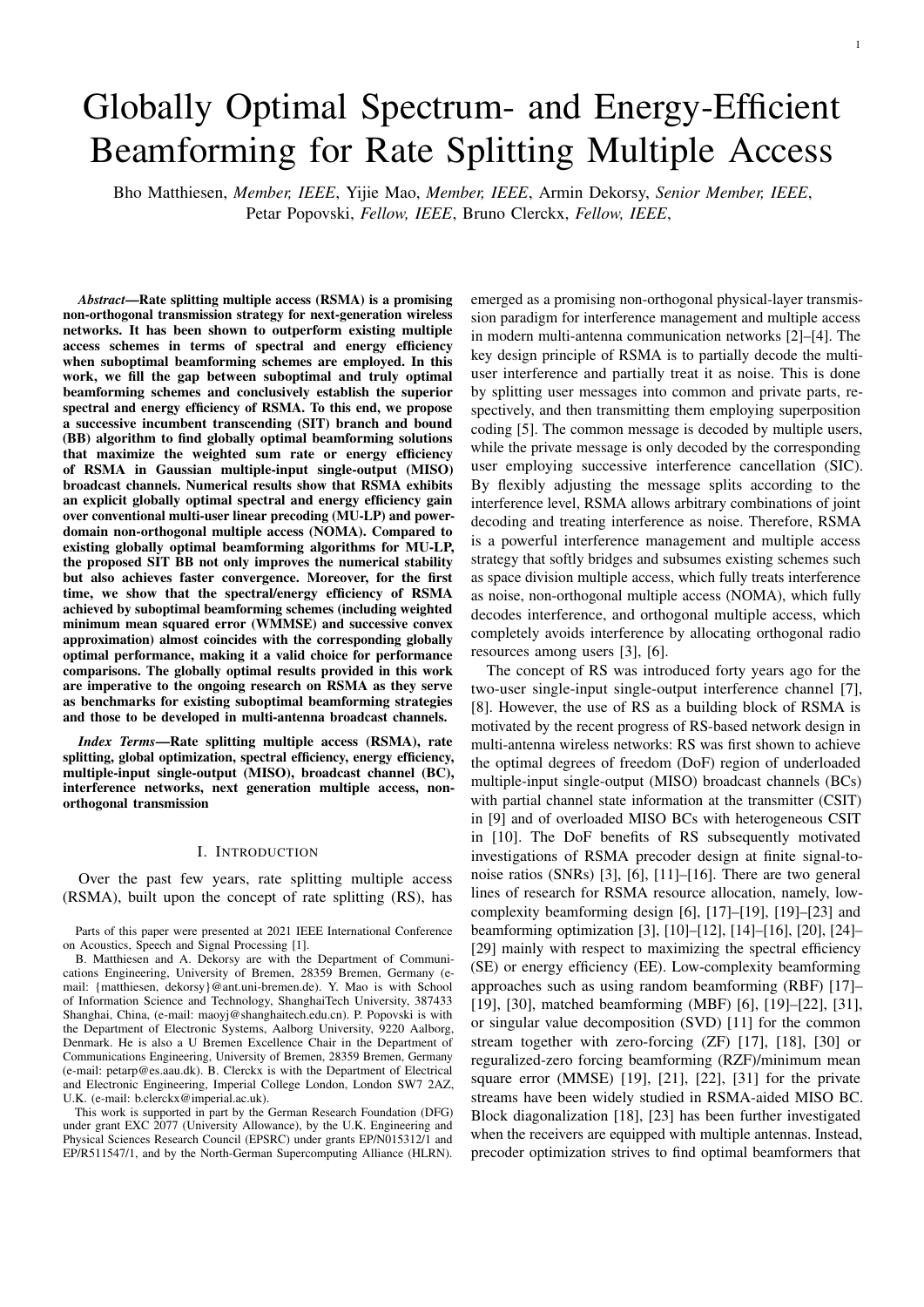TABLE I SURVEY OF EXISTING RSMA BEAMFORMING DESIGN APPROACHES.

| Beamforming approach |                                                                                    | Maximize SE                                                                                                                 | Maximize EE              |
|----------------------|------------------------------------------------------------------------------------|-----------------------------------------------------------------------------------------------------------------------------|--------------------------|
| Low<br>complexity    | $RBF + ZF$<br>$RBF + RZF$<br>$MBF + ZF$<br>$MBF + RZF$<br>$SVD + ZF$<br>$MBF + BD$ | $[17]$ , $[18]$ , $[30]$<br>[19]<br>[6]<br>$[19]$ , $[21]$ , $[22]$ , $[31]$<br>[11]<br>[23]                                | [20]                     |
| Suboptimal           | SCA-based<br>ADMM-based<br>SDR-based                                               | WMMSE-based [3], [10], [11], [13], [24]<br>$[13]$ - $[16]$ , $[20]$ , $[29]$<br>$[26]$ , $[33]$ , $[34]$<br>$[16]$ , $[29]$ | $[12]$ , $[25]$ , $[32]$ |
| Globally<br>optimal  | SIT BB                                                                             | This work                                                                                                                   | This work                |

maximize achievable performance regions of RSMA. Existing beamforming design algorithms such as weighted minimum mean squared error (WMMSE) [3], [10], [11], [13], [24], successive convex approximation (SCA) [12]–[16], [20], [25], [25], [29], [32], alternating direction method of multipliers (ADMM) [26], [33], [34], and semidefinite relaxation (SDR) [16], [27]–[29] have been investigated for RSMA. SCA-based algorithms follow the classical idea of successively approximating the original non-convex problem with a sequence of convex approximations. WMMSE and ADMM-based algorithms are the block-wise alternative optimization where the variables are divided into blocks and the original problem is optimized alternatively with respect to a single block of variables while the rest of the blocks are held fixed. All of them could only guarantee a local optima of the original problem [35]. Though SDR has the potential to find the global optimum, existing works all focus on combining SDR with other efficient approaches such as SCA [16], [29], gradient-based approach [27], particle swarm optimization [28], heuristic approaches [36] in order to reduce the computational complexity. Therefore, the solutions obtained in these works cannot ensure global optimality. Table I summarizes the state-of-the-art beamforming design approaches that have been proposed for RSMA. None of them exhibits strong optimality guarantees. Hence, all performance analyses based on these approaches are incapable of conclusively establishing the superiority of RSMA over the previously mentioned multiplexing schemes. To the best of the authors knowledge, there is no existing work focusing on the globally optimal beamforming design of RSMA, and the maximum SE and EE performance achieved by RSMA remains unknown.

The goal of this paper is to bridge this gap and derive an algorithm to determine a globally optimal beamforming solution for RSMA with respect to weighted sum rate (WSR) and EE maximization. The corresponding optimization problem is related to joint multicast and unicast precoding that is known to be NP-hard [37], [38]. While several globally optimal algorithms for unicast beamforming [39], [40] and multicast beamforming [41] exist, joint solution methods are scarce. In particular, the procedure in [42] solves the power minimization problem and [43] maximizes the WSR for joint multicast and unicast beamforming. All these methods are based on branch

and bound (BB) in combination with the second-order cone (SOC) transformation in [44]. However, as this transformation moves the complexity into the feasible set, pure BB methods are prone to numerical problems, see Section III. Instead, in this paper we design a successive incumbent transcending (SIT) BB algorithm to solve this beamforming problem with improved numerical stability and faster convergence. To the best of the authors knowledge, this is the first globally optimal solution algorithm for an instance of the joint unicast and multicast problem with respect to EE maximization.

To summarize, the contributions of this paper are:

- 1) We develop a numerical solver for the WSR and EE beamforming problem in RSMA with guaranteed convergence to a globally optimal solution. We emphasize the novelty of the globally optimal EE maximization method for an instance of the joint unicast and multicast beamforming problem.
- 2) We apply the successive incumbent transcending (SIT) principle to a MISO beamforming problem. The proposed algorithm incorporates multi-user linear precoding (MU-LP) and 2-user NOMA beamforming as special cases. It exhibits faster practical convergence and improved numerical stability over state-of-the-art solution methods for MU-LP beamforming.
- 3) From a theoretical perspective, we establish finite convergence to the optimal solution. This property does not hold for most BB-based beamforming algorithms.
- 4) Extensive numerical verification is done, both to assess the numerical properties of the proposed algorithm and to evaluate the performance of suboptimal state-of-theart methods. In particular, we show that these methods, including WMMSE and SCA, are often close to the true optimum solution.

The paper organization continues as follows. In the next section, we define the system model, formally state the optimization problem and transform it into an equivalent form more suitable for numerical solution. In Section III, the mathematical fundamentals of the proposed algorithm are reviewed. These are applied in Section IV to derive the solution algorithm and prove its convergence. We close the paper with numerical experiments in Section V and a short discussion.

*Notation:* Scalars and functions are typeset in normal font x. The absolute value of  $\cdot$  is  $|\cdot|$  and  $v(n)$  is the optimal value of the optimization problem in equation (n).  $\mathbb{R}\{\cdot\}$  and  $\mathbb{S}\{\cdot\}$ are the real and imaginary parts of a complex number,  $j$  is the imaginary unit, and ∠ is the argument of  $(·)$ . A vector x has components  $[x_1, x_2, \dots]^T$  and is a column vector unless noted otherwise. The all-zero and all-ones vectors are denoted as 0 and 1, respectively. The operators  $(\cdot)^T$ ,  $(\cdot)^H$ , and  $\|\cdot\|$ are the transpose, the conjugate transpose and the Euclidean norm, respectively. Scalar operators are applied element-wise to vectors, where relational operators evaluate to true if they hold element-wise for all elements. A set is written as  $X$  and a family of sets as  $\mathscr X$ . The sets of real and complex numbers are denoted as R and C. The notation  $\mathcal{X} \setminus x$  is a shorthand for  $\mathcal{X} \setminus \{x\}$ . Let  $\mathcal{X}$  and  $(x, y) \in \mathcal{X}$ . Then,  $\text{proj}_{x} \mathcal{X} = \{x :$  $(x, y) \in \mathcal{X}$  for some  $y\}$ , i.e., the projection of A onto the x coordinates.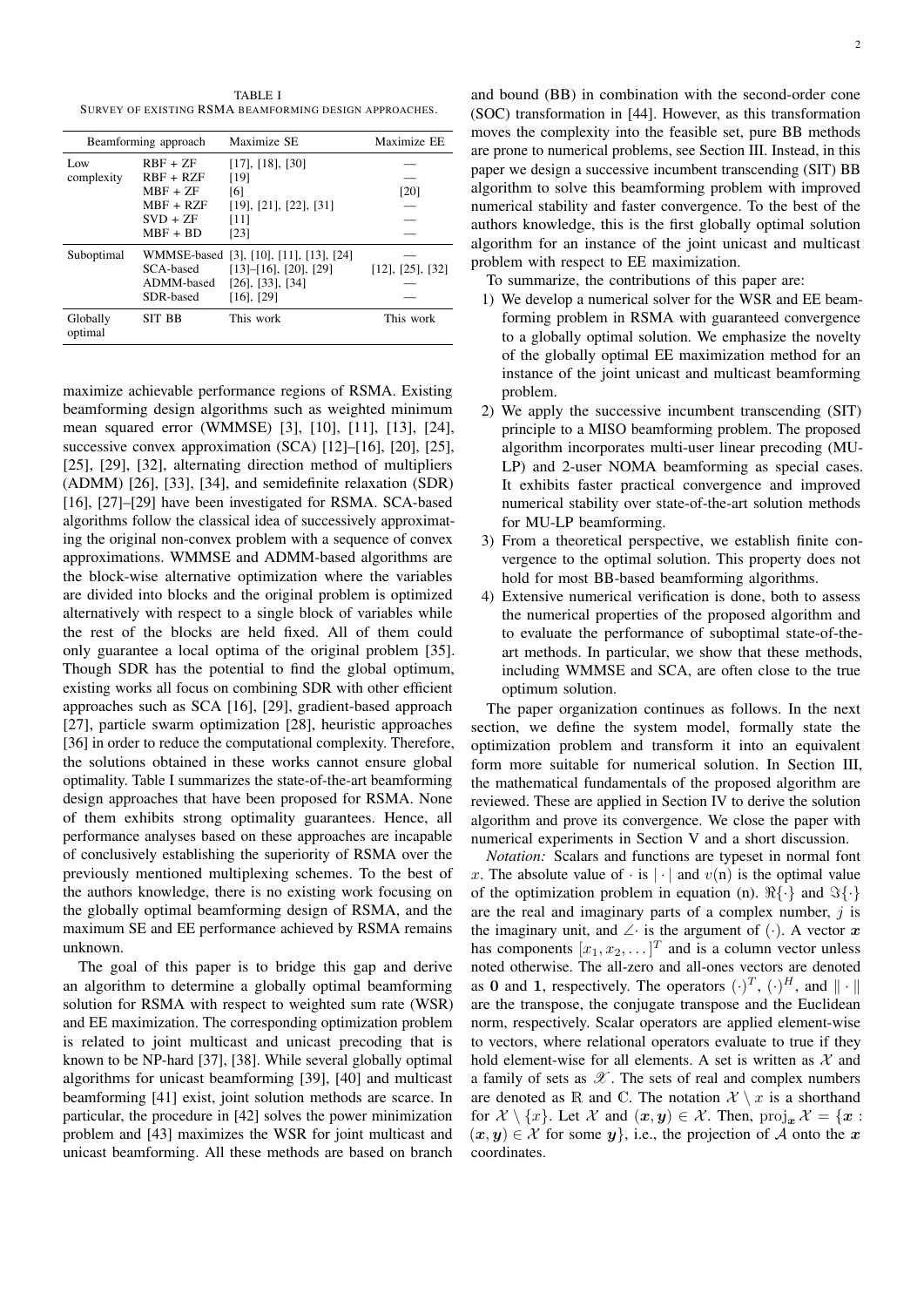

Fig. 1. 1-layer RS model for  $K$  users, where the common stream  $s_c$  is shared by all users.

#### II. SYSTEM MODEL & PROBLEM STATEMENT

Consider the downlink in a wireless network where an M antenna base station  $(BS)$  serves  $K$  single-antenna users. The received signal at user  $k, k \in \mathcal{K} = \{1, ..., K\}$ , for each channel use is  $y_k = h_k^H x + n_k$ , where the transmit signal  $x \in \mathbb{C}^{M \times 1}$  is subject to an average power constraint P,  $h_k$  is the complex-valued channel from the BS to user k, and  $n_k$  is circularly symmetric complex white Gaussian noise with unit power at user k. We assume perfect channel state information at the transmitter and receivers.

The transmitter employs 1-layer RS [3], [11] as illustrated in Fig. 1, i.e., it splits the message  $W_k$  intended for user k into a common part  $W_{c,k}$  and a private part  $W_{p,k}$ . Then, the common messages  $W_{c,1}, \ldots, W_{c,K}$  are combined into a single message  $W_c$  and the  $K + 1$  resulting messages are encoded into independent Gaussian data streams  $s_c, s_1, \ldots, s_K$ , each having unit power. These symbols are combined with linear precoding into the transmit signal  $\mathbf{x} = \mathbf{p}_c s_c + \sum_{k \in \mathcal{K}} \mathbf{p}_k s_k$ . Due to the average transmit power constraint, the precoders need to satisfy  $||p_c||^2 + \sum_{k \in \mathcal{K}} ||p_k||^2 \leq P$ .

Each receiver  $k \in \mathcal{K}$  uses SIC to first recover  $s_c$  and then  $s_k$  from its received signal  $y_k$ . In particular,  $s_c$  is decoded first by treating interference from all other streams as noise. This allows user k to recover its desired common part  $W_{c,k}$ . Then,  $s_c$  is cancelled from the received signal and user  $k$  proceeds to decode  $s_k$  to recover the desired private part  $W_{p,k}$ . These two messages are combined to obtain  $W_k$ .

Given a precoding scheme  $p_c, p_1, \ldots, p_K$ , asymptotic error free decoding of  $W_c$  and  $W_{p,k}$  is possible if the rates of these messages satisfy

$$
R_c \le \log(1 + \gamma_{c,k}), \forall k \in \mathcal{K}, \quad R_{p,k} \le \log(1 + \gamma_{p,k}) \quad (1)
$$

with signal to interference plus noise ratios (SINRs)

$$
\gamma_{c,k} = \frac{|\mathbf{h}_k^H \mathbf{p}_c|^2}{\sum_{j \in \mathcal{K}} |\mathbf{h}_k^H \mathbf{p}_j|^2 + 1}, \quad \gamma_{p,k} = \frac{|\mathbf{h}_k^H \mathbf{p}_k|^2}{\sum_{j \in \mathcal{K} \backslash k} |\mathbf{h}_k^H \mathbf{p}_j|^2 + 1}.
$$
 (2)

The rate  $R_c$  is shared across the users, where user k is allocated a portion  $C_k$  corresponding to the rate of  $W_{c,k}$ , such that  $\sum_{k \in \mathcal{K}} C_k = R_c$ . The total rate of user k is  $R_k = C_k + R_{p,k}$ .

Observe that this system model can be interpreted as an instance of the joint multicast and unicast beamforming problem. It includes several notable special cases. With  $p_c = 0$ , we obtain MU-LP and for  $p_k = 0$ ,  $k \in K$ , it is the multicast beamforming problem. It also includes 2-user NOMA [6].

# *A. Problem Statement*

We consider WSR maximization under minimum rate Quality of Service (QoS) constraints, i.e.,

$$
\max_{\substack{\mathbf{p}_1,\ldots,\mathbf{p}_K,\mathbf{p}_c,\\ \mathbf{C},\mathbf{R}_c,\mathbf{R}_p,\gamma_c,\gamma_p}} \quad \sum_{k\in\mathcal{K}} u_k \left( C_k + R_{p,k} \right) \tag{3a}
$$

s.t. 
$$
R_c, R_{p,k}, \gamma_{c,k}
$$
 and  $\gamma_{p,k}$  as in (1)–(2) (3b)

$$
\sum_{k' \in \mathcal{K}} C_{k'} \le R_c \tag{3c}
$$

$$
C_k \ge \max\left\{0, R_k^{th} - R_{p,k}\right\}, \ k \in \mathcal{K} \quad \text{(3d)}
$$

$$
\|\boldsymbol{p}_c\|^2 + \sum_{k \in \mathcal{K}} \|\boldsymbol{p}_k\|^2 \le P \tag{3e}
$$

with nonnegative weight vector  $\mathbf{u} = [u_1, \dots, u_K]^T \neq \mathbf{0}$ , and EE maximization

$$
\max_{\substack{\mathbf{p}_1,\dots,\mathbf{p}_K,\mathbf{p}_c,\\ \mathcal{C},R_c,\mathbf{R}_p,\gamma_c,\gamma_p}} \quad \frac{\sum_{k\in\mathcal{K}} C_k + R_{p,k}}{\mu\left(\|\mathbf{p}_c\|^2 + \sum_{k\in\mathcal{K}} \|\mathbf{p}_k\|^2\right) + P_c} \tag{4a}
$$

s.t. 
$$
(3b)-(3e)
$$
,  $(4b)$ 

where  $\mu \ge 0$  is the power amplifier inefficiency and  $P_c > 0$  is the static circuit power consumption. For notational simplicity, we define  $\mathbf{C} = [C_1, \dots, C_k]^T$ ,  $\boldsymbol{\gamma}_p = [\gamma_1, \dots, \gamma_K]^T$ ,  $\boldsymbol{\gamma}_c =$  $[\gamma_{c,1}, \ldots, \gamma_{c,K}]^T$ ,  $\mathbf{R}_p = [R_{p,1}, \ldots, R_{p,K}]^T$ . Both problems can be combined into the equivalent optimization problem

$$
\max_{\substack{\mathbf{p}_1,\ldots,\mathbf{p}_K,\\ \mathbf{p}_c,\mathbf{C},\gamma_c,\gamma_p}} \quad \frac{\sum_{k\in\mathcal{K}} u_k \left(C_k + \log(1+\gamma_{p,k})\right)}{\mu \left(\|\mathbf{p}_c\|^2 + \sum_{k\in\mathcal{K}} \|\mathbf{p}_k\|^2\right) + P_c}
$$
(5a)

s.t. 
$$
\gamma_{c,k}
$$
 and  $\gamma_{p,k}$  as in (2) (5b)

$$
\sum_{k' \in \mathcal{K}} C_{k'} \le \log(1 + \gamma_{c,k}), \ \ k \in \mathcal{K} \tag{5c}
$$

$$
C_k \ge \max\bigl\{0, R_k^{th} - \log(1 + \gamma_{p,k})\bigr\}, k \in \mathcal{K} \tag{5d}
$$

$$
|\boldsymbol{p}_c|^2 + \sum_{k \in \mathcal{K}} ||\boldsymbol{p}_k||^2 \le P.
$$
 (5e)

Clearly, we obtain WSR maximization for  $\mu = 0, P_c = 1$  and EE maximization for  $u = 1$ .

A globally optimal solution of (5) can be obtained by solving

$$
\max_{\substack{\mathbf{p}_c, \mathbf{p}_1, \dots, \mathbf{p}_K \\ \mathbf{C}, \gamma_p, s, \mathbf{d}, \mathbf{e}}} \frac{\sum_{k \in \mathcal{K}} u_k \left( C_k + \log(1 + \gamma_{p,k}) \right)}{\mu \left( \|\mathbf{p}_c\|^2 + \sum_{k \in \mathcal{K}} \|\mathbf{p}_k\|^2 \right) + P_c} \tag{6a}
$$

s.t. 
$$
\sqrt{\gamma_{p,k}} \left( \sum_{j \in \mathcal{K} \setminus k} |h_k^H p_j|^2 + 1 \right)^{1/2} \leq h_k^H p_k
$$
 (6b)  
 $\sqrt{s} \left( \sum_{j \in \mathcal{K}} |h_1^H p_j|^2 + 1 \right)^{1/2} \leq h_1^H p_c$  (6c)

$$
\sqrt{s}\left(\sum\nolimits_{j\in\mathcal{K}}|\bm{h}_k^H\bm{p}_j|^2+1\right)^{1/2}\leq d_k, \forall k>1\;\; (\text{6d})
$$

$$
(e_k, d_k) \in \mathcal{C}, \forall k > 1 \tag{6e}
$$

$$
\Re{\{\mathbf{h}_k^H \mathbf{p}_k\}} \ge 0, \quad \Im{\{\mathbf{h}_k^H \mathbf{p}_k\}} = 0 \tag{6f}
$$

$$
\Re{\{\mathbf{h}_1^H \mathbf{p}_c\}} \ge 0, \quad \Im{\{\mathbf{h}_1^H \mathbf{p}_c\}} = 0 \tag{6g}
$$

$$
\forall k > 1: d_k \ge 0, \ e_k = \mathbf{h}_k^H \mathbf{p}_c \tag{6h}
$$

$$
\sum C_k \le \log(1+s) \tag{6i}
$$

$$
k\in\!{\cal K}
$$

$$
(5d) and (5e) \t(6j)
$$

with

 $\parallel$ 

$$
(e,d) \in \mathcal{C} = \{e \in \mathbb{C}, d \in \mathbb{R} : d \le |e|\}\tag{7}
$$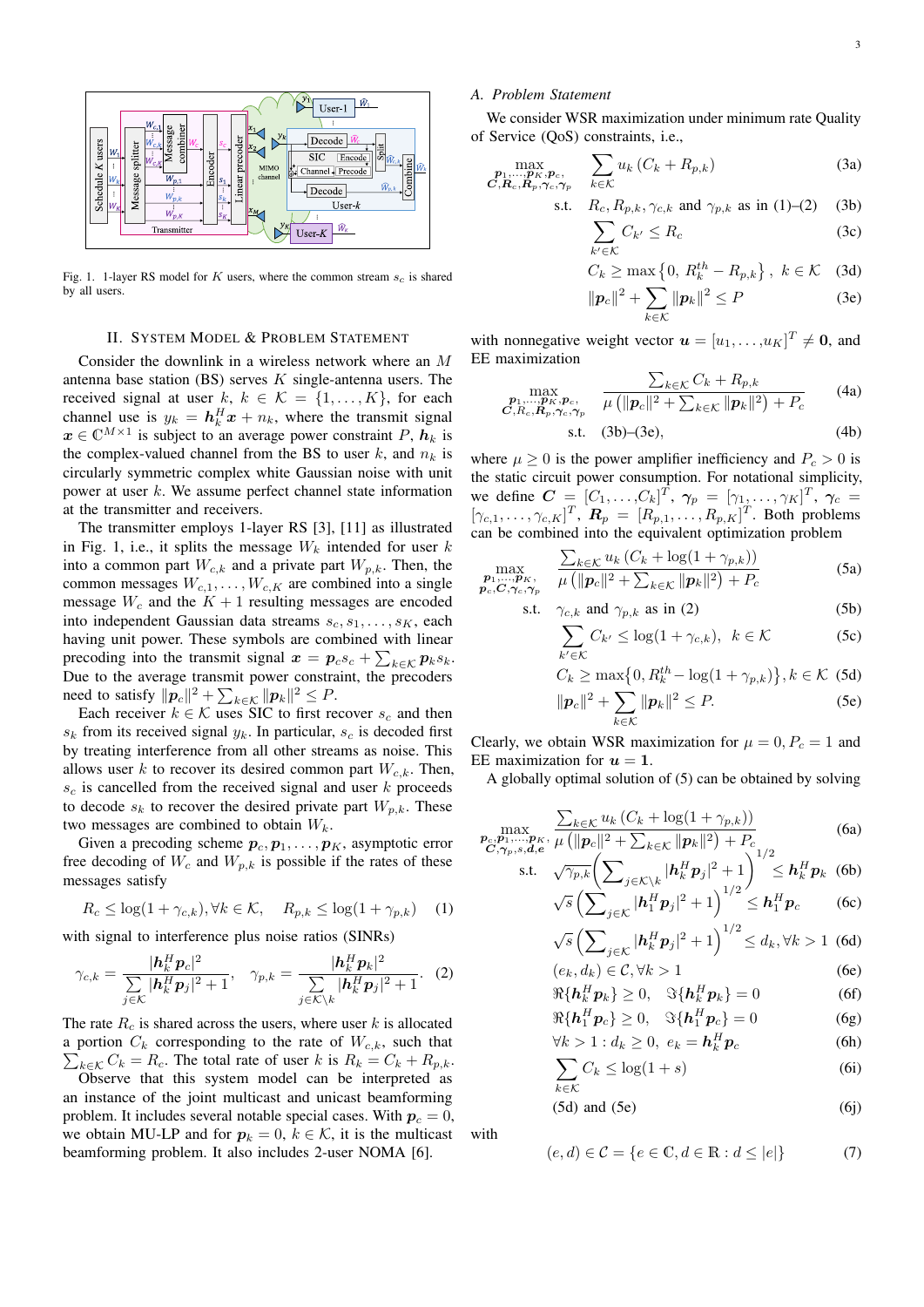instead of (5). A crucial observation is that this problem is a second-order cone program (SOCP) for fixed s,  $\gamma_p$  except for constraint (6h). Hence, the nonconvexity of (5) is only due to the SINR expressions and not due to the beamforming vectors. We will exploit this partial convexity in the final algorithm to limit the numerical complexity.

Another equivalent variant of (5) that is interesting in its own right is

$$
\max_{\substack{\boldsymbol{p}_c, \boldsymbol{p}_1, \dots, \boldsymbol{p}_K, \\ \boldsymbol{C}, \gamma_p, s}} \quad \frac{\sum_{k \in \mathcal{K}} u_k \left( C_k + \log(1 + \gamma_{p,k}) \right)}{\mu \left( \|\boldsymbol{p}_c\|^2 + \sum_{k \in \mathcal{K}} \|\boldsymbol{p}_k\|^2 \right) + P_c} \tag{8a}
$$

$$
\text{s.t.} \quad \gamma_{p,k} \le \frac{|h_k^H p_k|^2}{\sum_{j \in \mathcal{K} \backslash k} |h_k^H p_j|^2 + 1} \tag{8b}
$$

$$
s \le \frac{|\boldsymbol{h}_k^H \boldsymbol{p}_c|^2}{\sum_{j \in \mathcal{K}} |\boldsymbol{h}_k^H \boldsymbol{p}_j|^2 + 1}, \ k \in \mathcal{K} \qquad (8c)
$$

$$
(5d), (5e) \text{ and } (6i). \tag{8d}
$$

This problem is obtained as a side product when showing the equivalence of (5) and (6), which is established next.

*Proposition 1:* Let  $x^* = (p_c^*, p_1^*, \dots, p_K^*, C^*, \gamma_p^*)$ . A point  $(x^*, s^*)$  solves (8) if  $(x^*, \gamma_c^*)$  solves (5) and  $s^* = \min_k \gamma_{c,k}^*$ . Conversely, the point  $(x^*, \gamma_c^*)$  solves (5) if  $(x^*, s^*)$  solves (8) and  $\gamma_{c,k}^* = \frac{|\mathbf{h}_k^H \mathbf{p}_c^*|^2}{\sum_{i \in \mathcal{K}} |\mathbf{h}_k^H \mathbf{p}_i^*|}$  $\frac{|n_k p_c|}{\sum_{j \in \mathcal{K}} |h_k^H p_j^*|^2 + 1}$  for all  $k \in \mathcal{K}$ . Moreover, if  $(x^*, s^*, d^*, e^*)$  solves (6), then  $(x^*, s^*)$  solves (8) and  $(x^*, \gamma_c^*)$ solves (5), where  $s^*$  and  $\gamma_c^*$  are as before.

*Proof:* See Appendix A.

*Corollary 1:* Problems (5), (6), (8) have the same optimal value.

In the next section, we introduce some mathematical preliminaries before we develop a solution algorithm for (6) in Section IV.

## III. MATHEMATICAL BACKGROUND

Problem (6) is an NP-hard nonconvex optimization problem. To see this, consider problem (8) for  $\mu = 0$ ,  $u_k = 1$ , and fix all variables except  $p_c$ ,  $C$  and  $s$ . Then, it is equivalent to

$$
\max_{\boldsymbol{p}_c} \min_k \{ |\tilde{\boldsymbol{h}}_k^H \boldsymbol{p}_c|^2 \} \quad \text{s.t.} \quad ||\boldsymbol{p}_c||^2 \le \tilde{P}.
$$
 (9)

This is known as multicast beamforming and shown to be NP-hard in [37]. Our solution approach for this part of the problem relies on the so-called "argument cuts" proposed in [41]. The introduction of the auxiliary variables  $d_k$  and  $e_k$ in (6) is motivated by this approach and collects most of the nonconvexity due to  $p_c$  in (6e). The idea is to add a box constraint on  $arg(e_k)$  to C and then optimize over its convex envelope to obtain a bound on (6) suitable for a BB procedure.

The remaining nonconvexity in (6) stems from  $\gamma_{p,k}$  and s in (6b)–(6d). Previous global optimization algorithms for such problems rely on BB procedures with SOCP bounding [39], [40], [42], [43]. However, this leads to an infinite algorithm where the convergence to the global optimal solution cannot be guaranteed in a finite number of iterations.<sup>1</sup> This is because

the difficulty in solving (6) is due to the feasible set, while BB works best if the nonconvexity is mostly due to the objective. Please refer to [46]–[48] for a detailed discussion of this topic. For the solution of (6), finite convergence can be obtained by adding a line search procedure to every iteration of the BB procedure that recovers a feasible point and requires the solution of several SOC feasibility problems [39, Alg. 3]. Hence, finite convergence in BB procedures comes at the cost of increased computational complexity. Moreover, the auxiliary SOCP that is solved in every iteration of the BB procedure is numerically challenging as the feasible set can become very small. This leads to numerical problems even with commercial state-of-theart solvers like Mosek [49]. A computationally more tractable modification is proposed in [39, §2.2.2] that comes at the price of much harder feasible point acquisition in the BB procedure.

Instead, we design an algorithm based on the SIT scheme [47], [48], [50], [51] and combine it with a branch reduce and bound (BRB) procedure. The resulting algorithm is numerically stable, has proven finite convergence, solves EE maximization and is the first global optimization algorithm specifically designed for RSMA. Practically, it outperforms algorithms for similar problems as will be verified in Section V. To better illustrate the core principles of SIT, we first consider the following general optimization problem

$$
\max_{(\boldsymbol{x},\boldsymbol{\xi})\in\mathcal{D}} f(\boldsymbol{x},\boldsymbol{\xi}) \quad \text{s.t.} \quad g_i(\boldsymbol{x},\boldsymbol{\xi}) \leq 0, \ i = 1,\ldots,n \quad (10)
$$

with continuous, real-valued functions  $f, g_1, \ldots, g_n$  and nonempty feasible set. Further, assume that  $f$  is concave,<sup>2</sup>  $g_1, \ldots, g_n$  are convex in  $\xi$  for fixed x, and  $\mathcal D$  is a closed convex set. Depending on the structure of  $g_1, \ldots, g_n$  in x this problem might be quite hard to solve for BB methods [47],  $[52]$ .<sup>3</sup> By exchanging the objective and constraints of (10), we obtain the so-called SIT dual

$$
\min_{(\boldsymbol{x},\boldsymbol{\xi})\in\mathcal{D}}\ \ \max_{i}\{g_i(\boldsymbol{x},\boldsymbol{\xi})\} \quad \text{s.t.} \quad f(\boldsymbol{x},\boldsymbol{\xi})\geq \delta. \tag{11}
$$

Observe that the optimal value of (10) is greater than or equal to  $\delta$  if the optimal value of (11) is less than or equal to zero. Conversely, if the optimal value of (11) is greater than zero, the optimal value of (10) is less than  $\delta$ . Hence, the optimal solution of (10) can be obtained by solving a sequence of (11) with increasing  $\delta$ . Since the feasible set of (11) is closed and convex, it can be solved much easier by BB than (10).

Obtaining the exact optimal solution to continuous realvalued optimization problems is often computationally infeasible, even for linear or convex problems. A widely employed practice is to accept any feasible point with objective value within a prescribed tolerance  $\eta$  of the exact optimal value as a solution. That is, a point  $(\bar{x}, \bar{\xi})$  is called an  $\eta$ -optimal solution of (10) if, for all feasible points  $(x, \xi)$ ,

$$
f(\bar{\mathbf{x}}, \bar{\boldsymbol{\xi}}) \ge f(\mathbf{x}, \boldsymbol{\xi}) - \eta. \tag{12}
$$

Likewise, the constraints in (10) can be hard to satisfy numerically. The most common approach is to relax them

<sup>&</sup>lt;sup>1</sup>While this often does not lead to problems in practice, slower convergence might be observed in infinite algorithms. In addition, finiteness is an important theoretical aspect that differentiates a "computational method" from an "algorithm" [45].

<sup>&</sup>lt;sup>2</sup>Although this assumption does not hold for  $(6)$ , it will be established later that the SIT approach is still applicable. This is because the sole purpose of this convexity assumption is to obtain a convex feasible set in (11).

<sup>3</sup>This is also true for outer approximation methods like the Polyblock algorithm [52].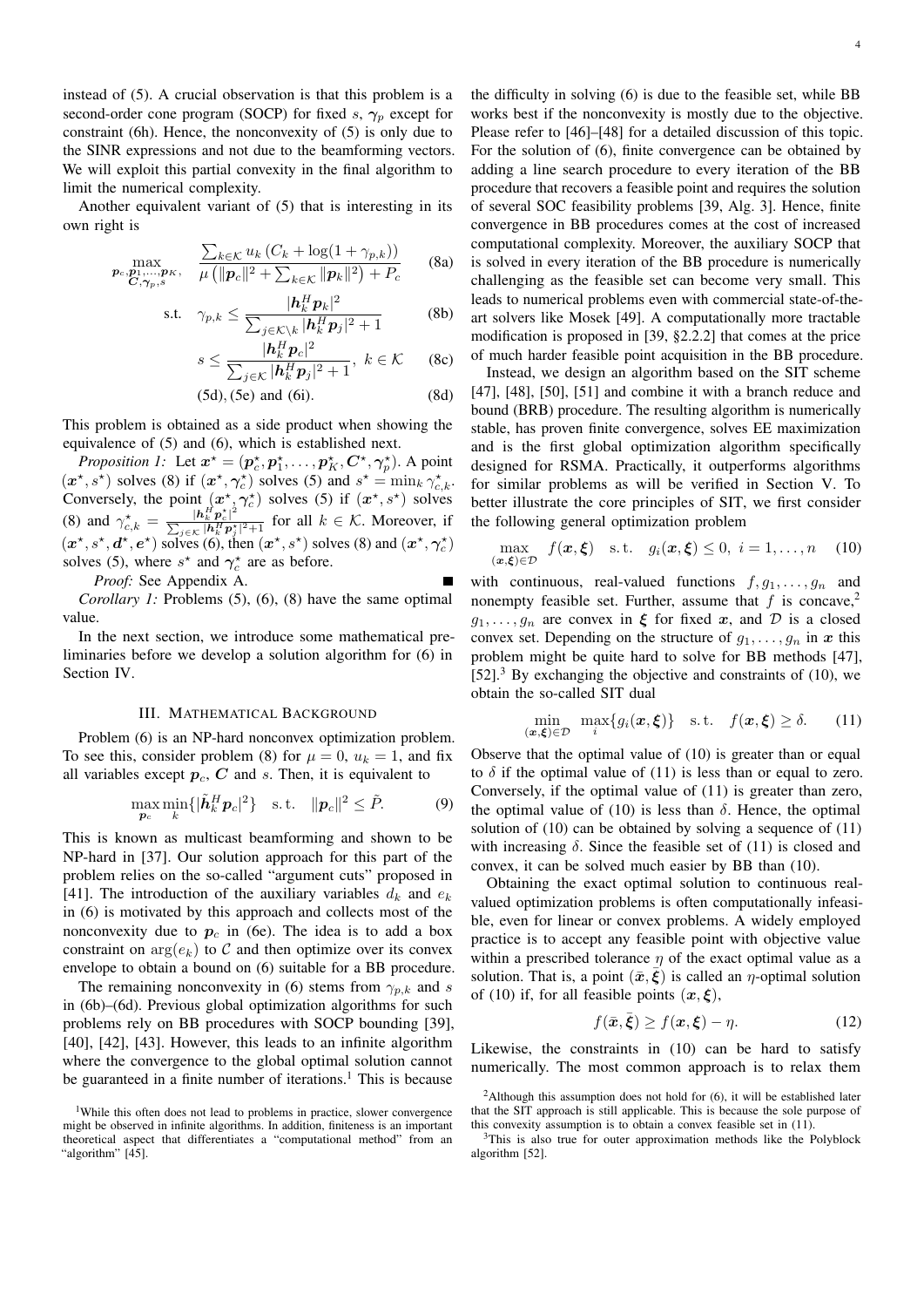$$
\max_{(\boldsymbol{x},\boldsymbol{\xi})\in\mathcal{D}} f(\boldsymbol{x},\boldsymbol{\xi}) \quad \text{s.t.} \quad g_i(\boldsymbol{x},\boldsymbol{\xi}) \leq -\varepsilon, \quad i=1,\ldots,n \quad (13)
$$

for some  $\varepsilon > 0$ . Any point in this feasible set is denoted as  $\varepsilon$ -essential feasible and a solution of this problem satisfying (12) is called essential  $(\varepsilon, \eta)$ -optimal solution of (10). This constraint tightening removes numerically instable points from the feasible set and is necessary to ensure finite convergence of the SIT scheme.

The outlined duality between (10) and (11) is formalized in the following lemma.

*Lemma 1:* For every  $\varepsilon > 0$ , the  $\varepsilon$ -essential optimal value of (10) is less than  $\delta$  if and only of the optimal value of (11) is greater than or equal to  $-\varepsilon$ .

*Proof:* Direct consequence of [50, Prop. 1]. We refer to (10) as the primal problem and (11) as the dual problem.<sup>4</sup>

#### *A. Successive Incumbent Transcending Algorithm*

The discussion above leads to the SIT algorithm as stated in Algorithm 1. The core problem is Step 1, which is implemented by solving (11) with a modified rectangular BB procedure. Such a procedure has exponential computational complexity in the number of optimization variables. Since (11) is a convex optimization problem for fixed  $x$ , the SIT BB procedure should only operate on the nonconvex variables  $x$  and employ a convex solver for  $\xi$  to limit the computational complexity.

## Algorithm 1 SIT Algorithm [52, §7.5.1].

- **Step 0** Initialize  $(\bar{x}, \bar{\xi})$  with the best known nonisolated feasible solution and set  $\delta = f(\bar{x}, \bar{\xi}) + \eta$ ; otherwise do not set  $(\bar{x}, \bar{\xi})$  and choose  $\delta \leq f(\bar{x}, \bar{\xi}) \ \forall (\bar{x}, \xi) \in \mathcal{D}$ .
- Step 1 Check if (10) has a nonisolated feasible solution  $(x, \xi)$ satisfying  $f(x,\xi) \geq \delta$ ; otherwise, establish that no such  $\varepsilon$ -essential feasible  $(x, \xi)$  exists and go to Step 3.
- **Step 2** Update  $(\bar{x}, \bar{\xi}) \leftarrow (\bar{x}, \xi)$  and  $\delta \leftarrow f(\bar{x}, \bar{\xi}) + \eta$ . Go to Step 1. **Step 3** Terminate: If  $(\bar{x}, \bar{\xi})$  is set, it is an essential  $(\varepsilon, \eta)$ -optimal solution; else Problem (10) is  $\varepsilon$ -essential infeasible.

The general idea of BB is to relax the feasible set and then subsequently partition this relaxed set in such a way that upper and lower bounds on the objective value in each partition can be computed efficiently. As the partition is successively refined, these bounds approach each other until the optimal value is found. For a rectangular BB procedure, the feasible set is relaxed into an initial box

$$
\mathcal{M}_0 = [\mathbf{r}^0, \mathbf{s}^0] = \{ \mathbf{x} : r_i^0 \le x_i \le s_i^0 \}
$$
 (14)

satisfying  $\mathcal{M}_0 \supseteq \text{proj}_x \mathcal{D}$ . Further, a bounding function  $\beta(\mathcal{M})$ ,  $\mathcal{M} \subseteq \mathcal{M}_0$ , with  $\beta(\mathcal{M}) = \infty$  if  $\text{proj}_{\mathbf{x}} \mathcal{F} \cap \mathcal{M} = \emptyset$  and

$$
\beta(\mathcal{M}) \le \min_{(\boldsymbol{x}, \boldsymbol{\xi}) \in \mathcal{F}, \boldsymbol{x} \in \mathcal{M}} \max_{i} \{ g_i(\boldsymbol{x}, \boldsymbol{\xi}) \},
$$
(15)

otherwise is required, where  $\mathcal{F} = \{(\boldsymbol{x}, \boldsymbol{\xi}) \in \mathcal{D} : f(\boldsymbol{x}, \boldsymbol{\xi}) > \delta\}$ is the feasible set of (11). The algorithm subsequently partitions the relaxed feasible set  $\mathcal{M}_0$  into smaller boxes and stores the current partition of  $\mathcal{M}_0$  in a set  $\mathcal{R}_k$ . In iteration k, the algorithm uses best-first selection to determine the next branch, i.e.,

$$
\mathcal{M}_k \in \arg\min\{\beta(\mathcal{M}) \,|\, \mathcal{M} \in \mathscr{R}_k\},\tag{16}
$$

and then replaces  $\mathcal{M}_k = [\mathbf{r}^k, \mathbf{s}^k]$  by two new subrectangles

$$
\mathcal{M}^- = \{ \boldsymbol{x} : r_j \le x_j \le v_j, \ r_i \le x_i \le s_i \ (i \ne j) \}
$$
 (17a)

$$
\mathcal{M}^+ = \{ \boldsymbol{x} : v_j \le x_j \le s_j, \ r_i \le x_i \le s_i \ (i \ne j) \} \tag{17b}
$$

with  $v = \frac{1}{2}(s+r)$  and  $j \in \arg \max_j s_j - r_j$ . For each of these new boxes, a lower bound on the objective value is computed using the bounding function  $\beta(\mathcal{M})$ . To ensure convergence, the bounding needs to be consistent with branching, i.e.,  $\beta(\mathcal{M})$ has to satisfy

$$
\beta(\mathcal{M})-\min_{\substack{(\boldsymbol{x},\boldsymbol{\xi})\in\mathcal{F},\\ \boldsymbol{x}\in\mathcal{M}}} \max_{i}\{g_i(\boldsymbol{x},\boldsymbol{\xi})\}\to 0 \text{ as } \max_{\boldsymbol{x},\boldsymbol{y}\in\mathcal{M}} \|\boldsymbol{x}-\boldsymbol{y}\|\to 0,
$$
\n(18)

and a dual feasible point  $x^k \in \text{proj}_x \mathcal{F} \cap \mathcal{M}_k$  is required if  $\beta(\mathcal{M}_k) < \infty$ . Suitable pruning and termination rules that ensure convergence can be obtained from the following lemma that is adapted from [52, Prop. 7.14] and [48, Prop. 5.9].

*Lemma 2:* Let  $\varepsilon > 0$  be given and define  $g(x, \xi) =$  $\max_i \{q_i(\mathbf{x}, \boldsymbol{\xi})\}\$ . Let  $\beta(\mathcal{M})$  satisfy (15) and (18) and  $\mathcal{M}_k$  be as in (16). Then, as  $\max_{\mathbf{x}, \mathbf{y} \in \mathcal{M}_k} ||\mathbf{x} - \mathbf{y}|| \to 0$  for  $k \to \infty$ , either  $g(x^k, \xi^*)$  < 0 for some k and  $(x^k, \xi^*) \in \mathcal{F}$  or  $\beta(\mathcal{M}_k) > -\varepsilon$ for some k. In the former case,  $(x^k, \xi^*)$  is a nonisolated feasible solution of (10) satisfying  $f(x^k, \xi^*) \ge \delta$ . In the latter case, no  $\varepsilon$ -essential feasible solution  $(x, \xi)$  of (10) exists such that  $f(x,\xi) \geq \delta$ .

*Proof:* Please refer to [48, Prop. 5.9].

This suggests a BB procedure with pruning criterion  $\beta(\mathcal{M}) < -\varepsilon$  and termination criterion

$$
0 > \min_{\xi} g(x^k, \xi) \text{ s.t. } (x^k, \xi) \in \mathcal{F}. \tag{19}
$$

In the following section, we apply this approach to find the solution of (6) and explicitly incorporate the outlined BB procedure into Algorithm 1.

#### IV. GLOBALLY OPTIMAL BEAMFORMING

We design a globally optimal solution algorithm for  $(6)$ based on the fundamentals in the previous section. There, we have seen that the SIT algorithm requires a bounding function, a feasible point in each iteration and an initial box  $\mathcal{M}_0$ . These aspects will be discussed after identifying and discussing the SIT dual. At the end of this section, we state the complete algorithm and establish its convergence. We also derive a reduction procedure in Section IV-D that is essential for practical convergence, although it is not strictly necessary from a theoretical perspective.

The SIT dual should contain all of the problem's nonconvexity in the objective function. Following the discussion in

<sup>&</sup>lt;sup>4</sup>In this paper, the concept of duality is used with respect to the SIT dual as discussed in this section and not in terms of Lagrange duality theory.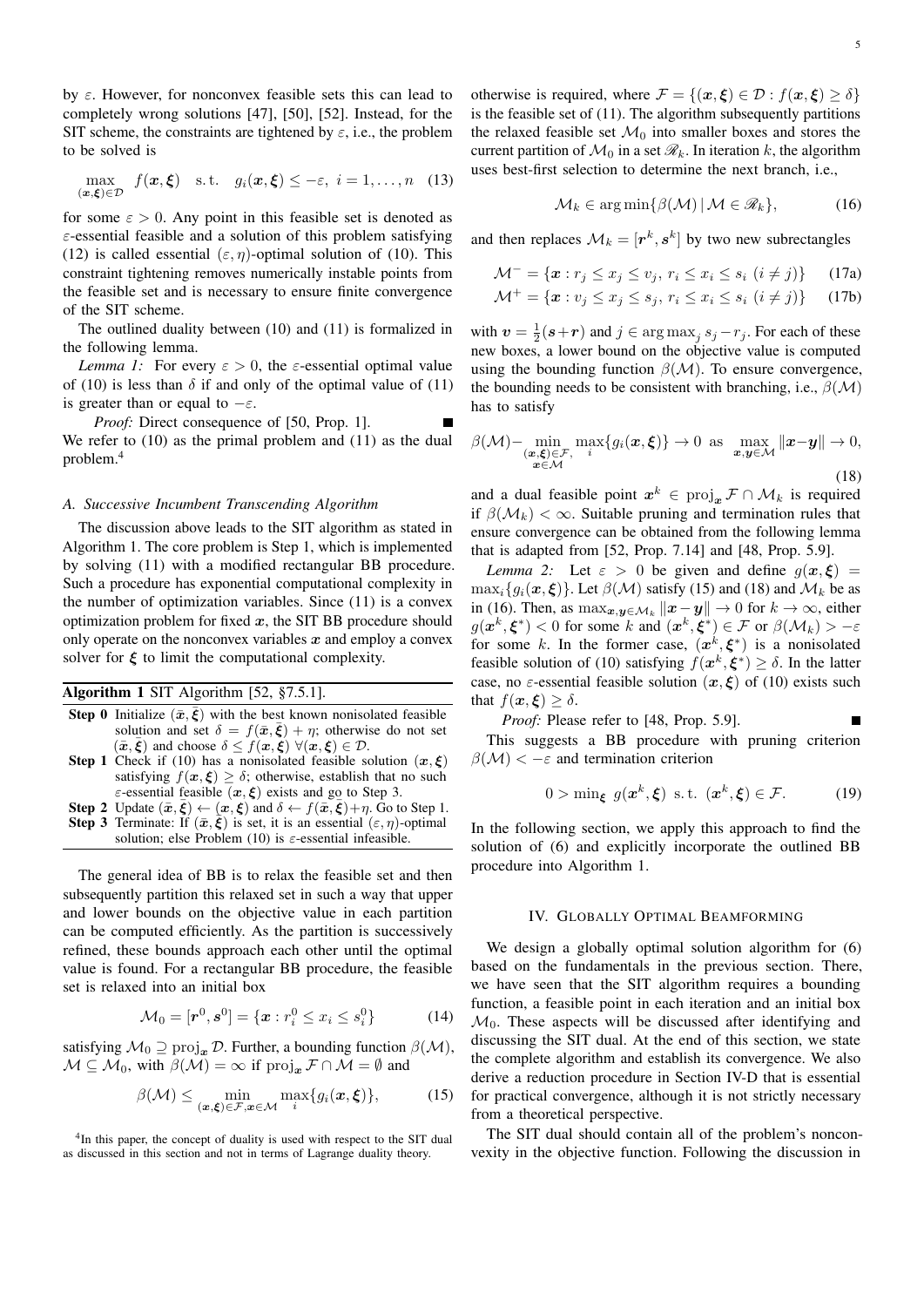Section II-A, the nonconvexity in  $(6)$  is due to  $(6b)$ – $(6e)$  and we obtain the SIT dual as

$$
\min_{\substack{\boldsymbol{p}_c, \boldsymbol{p}_1, \dots, \boldsymbol{p}_K \\ C, \gamma_p, s, \boldsymbol{d}, e}} \max \left[ \sqrt{s} \left( \sum_{j \in \mathcal{K}} |\boldsymbol{h}_1^H \boldsymbol{p}_j|^2 + 1 \right)^{1/2} - \boldsymbol{h}_1^H \boldsymbol{p}_c, \right. \n\max_{k > 1} \left\{ \sqrt{s} \left( \sum_{j \in \mathcal{K}} |\boldsymbol{h}_k^H \boldsymbol{p}_j|^2 + 1 \right)^{1/2} - d_k \right\},\n\max_{k \in \mathcal{K}} \left\{ \sqrt{\gamma_{p,k}} \left( \sum_{j \in \mathcal{K} \backslash k} |\boldsymbol{h}_k^H \boldsymbol{p}_j|^2 + 1 \right)^{1/2} - \boldsymbol{h}_k^H \boldsymbol{p}_k \right\} \max_{k > 1} \left\{ d_k - |e_k| \right\} \right] \tag{20a}
$$

$$
\text{s.t.} \quad \frac{\sum_{k \in \mathcal{K}} u_k \left( C_k + \log(1 + \gamma_{p,k}) \right)}{\mu \left( \|\boldsymbol{p}_c\|^2 + \sum_{k \in \mathcal{K}} \|\boldsymbol{p}_k\|^2 \right) + P_c} \ge \delta \tag{20b}
$$

$$
(5d), (5e), (6f)–(6i). \t(20c)
$$

Observe that (20b) is equivalent to the SOC

$$
\sum_{k \in \mathcal{K}} u_k (C_k + \log(1 + \gamma_{p,k}))
$$
\n
$$
\geq \delta \left( \mu \left( \|\mathbf{p}_c\|^2 + \sum_{k \in \mathcal{K}} \|\mathbf{p}_k\|^2 \right) + P_c \right) \tag{21}
$$

since the denominator in (20b) is positive. First, smoothen the objective by using the epigraph form with auxiliary variable  $t$ , and successively convert the pointwise maximum expressions to smooth constraints. Then, the new constraints  $d_k - |e_k| \leq t$ , for  $k > 1$ , are equivalent to  $(e_k, d_k - t) \in \mathcal{C}$ . Introducing auxiliary variables  $\alpha_k \in [0, 2\pi]$  and constraints  $\alpha_k = \angle e_k$  for  $k > 1$  leads to the equivalent optimization problem

$$
\min_{\substack{\mathbf{p}_1,\ldots,\mathbf{p}_k,\\ \mathbf{p}_c,\mathbf{C},\gamma_p,\\s,d,e,t,\alpha}} t
$$
\n(22a)

s.t. 
$$
\sqrt{s} \left( \sum_{j \in \mathcal{K}} |\mathbf{h}_1^H \mathbf{p}_j|^2 + 1 \right)^{1/2} - \mathbf{h}_1^H \mathbf{p}_c \le t
$$
 (22b)

$$
\sqrt{s} \left( \sum_{j \in \mathcal{K}} |\mathbf{h}_k^H \mathbf{p}_j|^2 + 1 \right)^{1/2} - d_k \le t, \ k > 1 \tag{22c}
$$

$$
\sqrt{\gamma_{p,k}} \big( \sum_{j \in \mathcal{K} \setminus k} |\boldsymbol{h}_k^H \boldsymbol{p}_j|^2 + 1 \big)^{1/2} \boldsymbol{h}_k^H \boldsymbol{p}_k, \ k \in \mathcal{K} \quad (22d)
$$

$$
(e_k, d_k - t, \alpha_k) \in \tilde{\mathcal{C}}, \ k > 1
$$
\n
$$
(22e)
$$
\n
$$
(5d) (5e) (6f) (6i) (21)
$$
\n
$$
(22f)
$$

$$
(5d), (5e), (6f)–(6i), (21)
$$
 (22f)

with

$$
\tilde{\mathcal{C}} = \{ e \in \mathbb{C}, d \in \mathbb{R}, \alpha \in \mathbb{R} : d \le |e|, \ \angle e = \alpha \}. \tag{23}
$$

Note that this is a convex optimization problem for fixed  $(\gamma_p, s, \alpha)$ . Hence, we design the BRB procedure to operate on these variables.

Relating this to the previous section, we can identify the nonconvex variables  $x = (\gamma_p, s, \alpha)$ , the convex variables  $\xi =$  $(p_c, p_1, \ldots, p_K, C, \gamma_p, d, e)$ , the dual feasible set  $\mathcal F$  as

$$
\left\{\gamma_p, s, \boldsymbol{\alpha}, p_c, p_1, \ldots, p_K, C, \gamma_p, d, e : \angle e = \boldsymbol{\alpha},
$$
  
\n
$$
\boldsymbol{\alpha} \in [0, 2\pi]^{K-1}, \text{ and (5d), (5e), (6f)-(6i), (21)}\right\}.
$$
 (24)

and the dual objective  $\tilde{g}(\boldsymbol{x}, \boldsymbol{\xi}) = \max_i \{g_i(\boldsymbol{x}, \boldsymbol{\xi})\}\$ as the function

$$
\tilde{g}: (\gamma_p, s, \alpha) \mapsto \min_{\substack{\mathbf{p}_1, \dots, \mathbf{p}_K, \\ \mathbf{p}_c, \mathbf{C}, \mathbf{d}, \mathbf{e}, t}} t \quad \text{s.t.} \quad (22b)-(22f). \tag{25}
$$

#### *A. Bounding Procedure*

, We obtain it by adding suitable box constraints to (22) and A bounding function  $\beta(\mathcal{M})$  that satisfies (18) is required. then relaxing it adequately. First, observe that the objective of (20) is increasing in  $(\gamma_p, s)$ . Hence, a lower bound on  $[\gamma_p, \bar{\gamma}_p] \times [s, \bar{s}]$  is obtained by setting  $\gamma_p = \gamma_p$  and  $s = \bar{s}$ . This  $\lim_{(1,p), (p_1) \to (g, e_1]}$  to scaling by setting  $\lim_{(1,p)} \lim_{(1,p)} \lim_{(1,p)} \lim_{(1,p)} \lim_{(1,p)} \lim_{(1,p)} \lim_{(1,p)} \lim_{(1,p)} \lim_{(1,p)} \lim_{(1,p)} \lim_{(1,p)} \lim_{(1,p)} \lim_{(1,p)} \lim_{(1,p)} \lim_{(1,p)} \lim_{(1,p)} \lim_{(1,p)} \lim_{(1,p)} \lim_{(1,p)} \lim_{(1,p)} \lim_{(1,p)} \lim_{(1,p)} \lim_{(1,p)} \lim_{(1,p)} \lim_{(1,p$ set is achieved by using argument cuts [41], i.e., we introduce box constraints on  $\alpha$ , i.e.,  $\alpha \in [\alpha, \bar{\alpha}]$ , and replace  $\tilde{C}$  by its convex envelope. For  $\bar{\alpha}_k - \alpha_k \leq \pi$ , this envelope is

$$
\sin(\alpha_k)\Re\{e_k\} - \cos(\alpha_k)\Im\{e_k\} \le 0 \tag{26a}
$$

$$
\sin(\bar{\alpha}_k)\Re\{e_k\} - \cos(\bar{\alpha}_k)\Im\{e_k\} \ge 0
$$
 (26b)

$$
a_k \Re\{e_k\} + b_k \Im\{e_k\} \ge (d_k - t)(a_k^2 + b_k^2) \tag{26c}
$$

and  $(e_k, d_k) \in \mathbb{C} \times \mathbb{R}$  otherwise [41, Prop. 1], where  $a_k = \frac{1}{2} \left( \cos(\alpha_k) + \cos(\bar{\alpha}_k) \right)$ , and  $b_k = \frac{1}{2} \left( \sin(\alpha_k) + \sin(\bar{\alpha}_k) \right)$ . Then, the bounding problem for a box  $\mathcal{M} = [\gamma_p, \bar{\gamma}_p] \times [s, \bar{s}] \times$ ¯  $[\boldsymbol{\alpha}, \bar{\boldsymbol{\alpha}}]$  is

$$
\min_{\mathbf{C}, \mathbf{p}_1, \dots, \mathbf{p}_K, \atop \mathbf{C}, \gamma_p, s, d, e, t} \text{ (27a)}
$$
\n
$$
\text{s.t.} \quad \sqrt{\underline{s}} \big( \sum_{j \in \mathcal{K}} |\mathbf{h}_1^H \mathbf{p}_j|^2 + 1 \big)^{1/2} - \mathbf{h}_1^H \mathbf{p}_c \le t \quad \text{(27b)}
$$
\n
$$
\sqrt{\underline{s}} \big( \sum_{j \in \mathcal{K}} |\mathbf{h}_k^H \mathbf{p}_j|^2 + 1 \big)^{1/2} - d_k \le t, \ k > 1
$$
\n
$$
\tag{27c}
$$

$$
\sqrt{\gamma_{p,k}}\big(\sum_{j\in\mathcal{K}\backslash k}|{\boldsymbol{h}}_k^H{\boldsymbol{p}}_j|^2+1\big)^{1/2}\ {\boldsymbol{h}}_k^H{\boldsymbol{p}}_k,\ k\in\mathcal{K}
$$

(27d)  $(26a)$ – $(26c)$ ,  $k \in \mathcal{T}_{14}$  (27e)

$$
\begin{array}{ll}\n\text{(20a)} - \text{(20c)}, & \kappa \in \mathcal{I} \mathcal{M} \\
\gamma \in [\alpha, \bar{\gamma}] & \kappa \in [\kappa, \bar{\kappa}] & \text{(27f)}\n\end{array}
$$

$$
\gamma_p \in [\gamma_p, \bar{\gamma}_p], \quad s \in [s, \bar{s}], \tag{27f}
$$

$$
(5d), (5e), (6f)–(6i), (21), \t(27g)
$$

where, with a slight abuse of notation,

$$
\mathcal{I}_{\mathcal{M}} = \left\{ k \in \mathcal{K} : k > 1 \land \max_{\alpha, \bar{\alpha} \in \mathcal{M}} |\bar{\alpha}_k - \alpha_k| \le \pi \right\}.
$$
 (28)

Define the bounding function  $\beta(\mathcal{M})$  such that it takes the optimal value of (27) if (27) is feasible and  $\infty$  otherwise. This is a suitable bounding function to solve (20) with a BB procedure over the nonconvex variables  $\gamma_p$ , s,  $\alpha$ .

*Lemma 3:* The bounding function  $\beta(\mathcal{M})$  computed from (27) is consistent with respect to (22), i.e., it satisfies (18) with  $g_i(\mathbf{x}, \boldsymbol{\xi})$  and  $\mathcal F$  as identified in (24) and (25).

*Proof:* We need to show that  $\beta(\mathcal{M})$  asymptotically approaches the optimal value of (27) on  $\mathcal M$  as  $\mathcal M$  shrinks to a singleton, i.e.,  $\mathcal{M} \rightarrow \{z^*\}$  with  $z^* = (\gamma_p^*, s, \alpha^*)$ . Observe that these problems only differ in the constraints (22b)–(22e) and (27b)–(27e). Asymptotically, (22b)–(22d) and (27b)–(27d) are equivalent since  $\gamma_p, \gamma_p \to \gamma_p^*$  and  $\underline{s}, s \to s^*$ .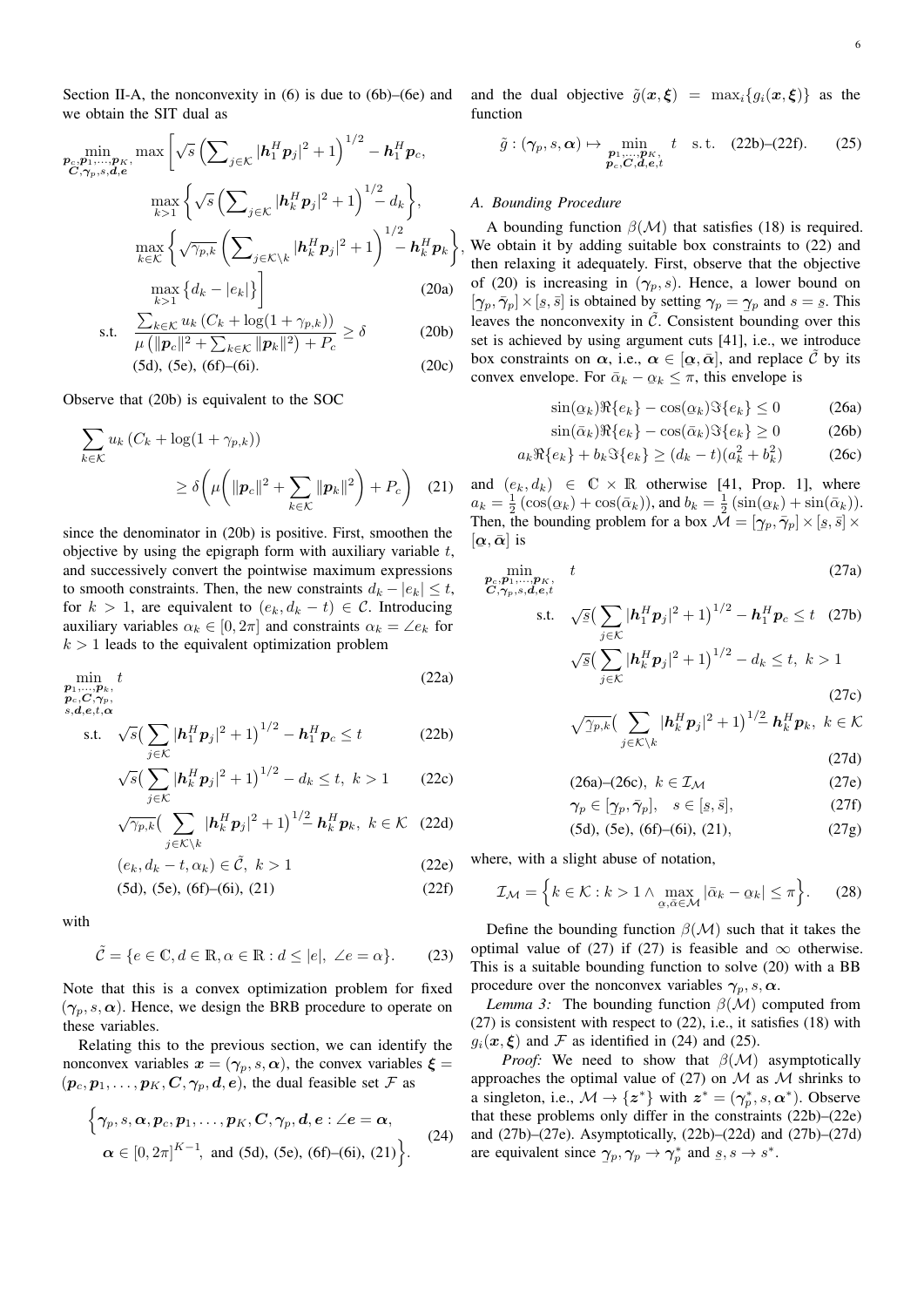$k > 1$ } as  $\alpha, \bar{\alpha} \to \alpha^*$ . Further, (26a) and (26b) asymptotically evaluate to

$$
\sin(\alpha_k^*) \Re\{e_k\} = \cos(\alpha_k^*) \Im\{e_k\} \tag{29}
$$

and (26c) to

$$
\cos(\alpha_k^*) \Re\{e_k\} + \sin(\alpha_k^*) \Im\{e_k\} \ge d_k - t. \tag{30}
$$

Recall that constraint (22e) is  $d_k - t \le |e_k|$  and  $\angle e_k = \alpha_k^*$ . The second equation is equivalent to

$$
|e_k| = \frac{\Re\{e_k\}}{\cos(\alpha_k^*)} = \frac{\Im\{e_k\}}{\sin(\alpha_k^*)}
$$
(31)

and, hence, asymptotically the same as (29). Finally, with  $\Re\{e_k\} = |e_k| \cos(\alpha_k^*)$  and  $\Im\{e_k\} = |e_k| \cos(\alpha_k^*)$ , the lefthand side of (30) is

$$
\cos^{2}(\alpha_{k}^{*})|e_{k}| + \sin^{2}(\alpha_{k}^{*})|e_{k}| = |e_{k}|.
$$
 (32)

This establishes the lemma.

Observe that problem (27) depends on  $\gamma_p$  and s only through constraints (5d), (6i), (21), (27f). These are (convex) exponential cone constraints that can be transformed into affine functions of  $(\gamma_p, s)$  by substituting  $s' = \log(1 + s)$  and  $\gamma'_{p,k} = \log(1 + \gamma_{p,k})$ . This leads to an equivalent optimization problem with considerably reduced computational complexity. In particular, we can solve the following SOCP

$$
\min_{\substack{\mathbf{p}_1,\ldots,\mathbf{p}_K,\mathbf{p}_c,\\ \mathbf{C},\gamma_p',s',\mathbf{d},\mathbf{e},t}} t
$$
\n(33a)

s.t. 
$$
C_k \ge \max\left\{0, R_k^{th} - \gamma'_{p,k}\right\}, k \in \mathcal{K}
$$
 (33b)

$$
\sum_{k \in \mathcal{K}} C_k \le s' \tag{33c}
$$

$$
\sum_{k \in \mathcal{K}} u_k (C_k + \gamma'_{p,k})
$$
  
\n
$$
\geq \delta \left( \mu \left( ||\mathbf{p}_c||^2 + \sum_{k \in \mathcal{K}} ||\mathbf{p}_k||^2 \right) + P_c \right)
$$
 (33d)

$$
\gamma'_{p,k} \in [\log(1 + \gamma_{p,k}), \log(1 + \bar{\gamma}_{p,k})], k \in \mathcal{K}
$$
 (33e)

$$
s' \in [\log(1+s), \log(1+\bar{s})],\tag{33f}
$$

$$
(5e), (6f)–(6h), (27b)–(27e)
$$
 (33g)

instead of (27) to compute the bounding function  $\beta(\mathcal{M})$ .

#### *B. Feasible Point*

In every iteration, a dual feasible point  $x^k$  is required that satisfies  $x^k \in \text{proj}_x \, \mathcal{F} \cap \mathcal{M}_k$  whenever  $\text{proj}_x \, \mathcal{F} \cap \mathcal{M}_k \neq \emptyset$ (or, equivalently,  $\beta(\mathcal{M}_k) < \infty$ ). If this point satisfies (19), it is nonisolated primal feasible according to Lemma 2 and can be used to update  $\delta$  in Algorithm 1. Such a point  $(\gamma_p^k, s^k, \alpha^k)$ can be obtained from the optimal solution  $(\gamma_p^*, s^*, e^*, \dots)$  of the bounding problem (33) as

$$
\gamma_{p,i}^k = 2^{\gamma_{p,i}^*} - 1, i \in \mathcal{K}, \qquad s^k = 2^{s^*} - 1 \tag{34a}
$$

and  $\alpha^k \in \text{proj}_{\alpha} \mathcal{M}_k = [\alpha^k, \bar{\alpha}^k]$ . At first glance, a sensible choice for  $\alpha$  seems to be  $\alpha_i^k = \angle e_i^*$ . However, preliminary numerical experiments show that this point leads to very slow

For the remaining constraints, note that  $\mathcal{I}_{\mathcal{M}} = \{k \in \mathcal{K} :$  convergence. Much better results are obtained by using the corner point of  $\text{proj}_{\alpha} \mathcal{M}^k$  closest to ∠e<sup>\*</sup>, i.e.,

$$
\alpha_i^k = \underset{\alpha \in \{\alpha_i^k, \bar{\alpha}_i^k\}}{\arg \min} |\alpha - \angle e_i^*|.
$$
 (34b)

It is easily verified that this point satisfies  $(\gamma_p^k, s^k, \alpha^k) \in$  $\text{proj}_{(\boldsymbol{\gamma}_p, s, \boldsymbol{\alpha})} \mathcal{F} \cap \mathcal{M}_k$ . If further  $\tilde{g}(\boldsymbol{\gamma}_p^k, s^k, \boldsymbol{\alpha}^k) \leq \hat{0}$ , it is primal feasible and the solution of (25) achieves a primal objective value greater than or equal to  $\delta$ .

*Lemma 4:* Let z be a solution of (33) for some  $\delta$ . Obtain  $x^k = (\gamma_p^k, s^k, \alpha^k)$  from z as in (34). Compute  $\tilde{g}(\gamma_p^k, s^k, \alpha^k)$ as in (25) and let  $(t^*, y^*) = (t^*, p_1^*, \dots, p_K^*, p_c^*, C^*, d^*, e^*)$ be a solution of the accompanying optimization problem. If  $t^* \leq 0$ ,  $(\mathbf{x}^k, \mathbf{y}^*)$  is a primal feasible point with primal objective value greater than or equal to  $\delta$ . Then,  $(\mathbf{y}^*, \gamma_p^*, s^*)$  with  $\gamma_{p,k}^* =$  $|\bm{h}_k^H\bm{p}_k^{\star}|$  $\frac{|\mathbf{h}_k^H \mathbf{p}_k^{\star}|^2}{\sum\limits_{j \in \mathcal{K} \setminus k} |\mathbf{h}_k^H \mathbf{p}_j^{\star}|^2 + 1}$  for all  $k \in \mathcal{K}$  and  $s^{\star} = \min_{k \in \mathcal{K}} \frac{|\mathbf{h}_k^H \mathbf{p}_c^{\star}|^2}{\sum\limits_{j \in \mathcal{K}} |\mathbf{h}_k^H \mathbf{p}_j^{\star}|^2}$  $\sum\limits_{j \in \mathcal{K}} \vert \boldsymbol{h}_k^H \boldsymbol{p}_j^{\star} \vert^2 + 1$ is a feasible point of  $(6)$  and achieves a primal objective value greater than or equal to that of  $(x^k, y^*)$ . The primal

objective value can be further improved (while preserving primal feasibility) by updating  $C^*$  to a solution of

$$
\max_{\mathbf{C}} \quad \sum_{k \in \mathcal{K}} u_k C_k \tag{35a}
$$

$$
\text{s.t.} \quad \frac{\sum_{k \in \mathcal{K}} u_k \left( C_k + \log(1 + \gamma_{p,k}^{\star}) \right)}{\mu \left( \| \mathbf{p}_c^{\star} \|^2 + \sum_{k \in \mathcal{K}} \| \mathbf{p}_k^{\star} \|^2 \right) + P_c} \ge \delta \tag{35b}
$$

$$
\sum_{k \in \mathcal{K}} C_k \le \log(1 + s^\star) \tag{35c}
$$

$$
C_k \ge \max\left\{0, R_k^{th} - \log(1 + \gamma_{p,k}^{\star})\right\}, \forall k \in \mathcal{K}.
$$
 (35d)

*Proof:* Observe that  $\gamma_p^k$  and  $s^k$  are such that the set defined by (5d), (5e), (6f)–(6i), (21) is nonempty. Further, if  $t \leq 0$ , every point satisfying (22b)–(22d) also meets (6b)–(6d). Since  $\mathcal{C} \subseteq \mathcal{C}$ , (22e) implies that  $(e_k, d_k) \in \mathcal{C}$  if  $t \leq 0$ . Hence,  $(\mathbf{y}^*, \gamma_p^k, s^k)$  is a feasible solution of (6) if  $t^* \leq 0$ .

From the proof of Proposition 1, we know that every point that satisfies (6b)–(6h) also satisfies (8b) and (8c). This implies  $\gamma_p^k \leq \gamma_p^*$ ,  $s^k \leq s^*$  and, hence,  $(\gamma_p^*, s^*)$  satisfies (5d), (6b)–(6i). Thus,  $(\mathbf{y}^*, \gamma_p^*, s^*)$  is a feasible point of (6).

Clearly,  $(\mathbf{x}^k, \mathbf{y}^*)$  satisfies (21). Hence,

$$
\delta \leq \frac{\sum_{i \in \mathcal{K}} u_i (C_i^* + \log(1 + \gamma_{p,i}^k))}{\mu \left( \|\mathbf{p}_c^*\|^2 + \sum_{i \in \mathcal{K}} \|\mathbf{p}_i^*\|^2 \right) + P_c}
$$
\n
$$
\leq \frac{\sum_{i \in \mathcal{K}} u_i (C_i^* + \log(1 + \gamma_{p,i}^*))}{\mu \left( \|\mathbf{p}_c^*\|^2 + \sum_{i \in \mathcal{K}} \|\mathbf{p}_i^*\|^2 \right) + P_c}.
$$
\n(36)

Clearly, any  $C$  that is feasible in (35) is also feasible in (6) and maximizes (36) in  $C$  (with all other variables fixed).

#### *C. Initial Box*

The BB procedure requires an initial box  $\mathcal{M}_0 = [\gamma_p^0, \bar{\gamma}_p^0] \times$  $[s^0, \bar{s}^0] \times [\alpha^0, \bar{\alpha}^0]$  that contains the nonconvex dimensions of the dual feasible set  $\text{proj}_{(\gamma_p, s, \alpha)} \mathcal{F}$ . As  $\alpha$  is already constrained by box constraints, we have  $[\alpha^0, \bar{\alpha}^0] = [0, 2\pi]^{K-1}$ . For  $\bar{\gamma}_p^0$ , by box constraints, we have  $[\underline{\alpha}, \alpha] = [0, 2\pi]$ <br>observe that  $\overline{\gamma}_{p,k}^0 \ge \max_{\gamma_p, s, \alpha \in \mathcal{F}} \gamma_{p,k}$  but also

$$
\bar{\gamma}_{p,k}^0 \geq \max_{\boldsymbol{p}_c, \boldsymbol{p}_1, \dots, \boldsymbol{p}_K, \boldsymbol{C}, \boldsymbol{\gamma}_c, \boldsymbol{\gamma}_p} \gamma_{p,k} \quad \text{s.t.} \quad (5b)-(5e). \tag{37}
$$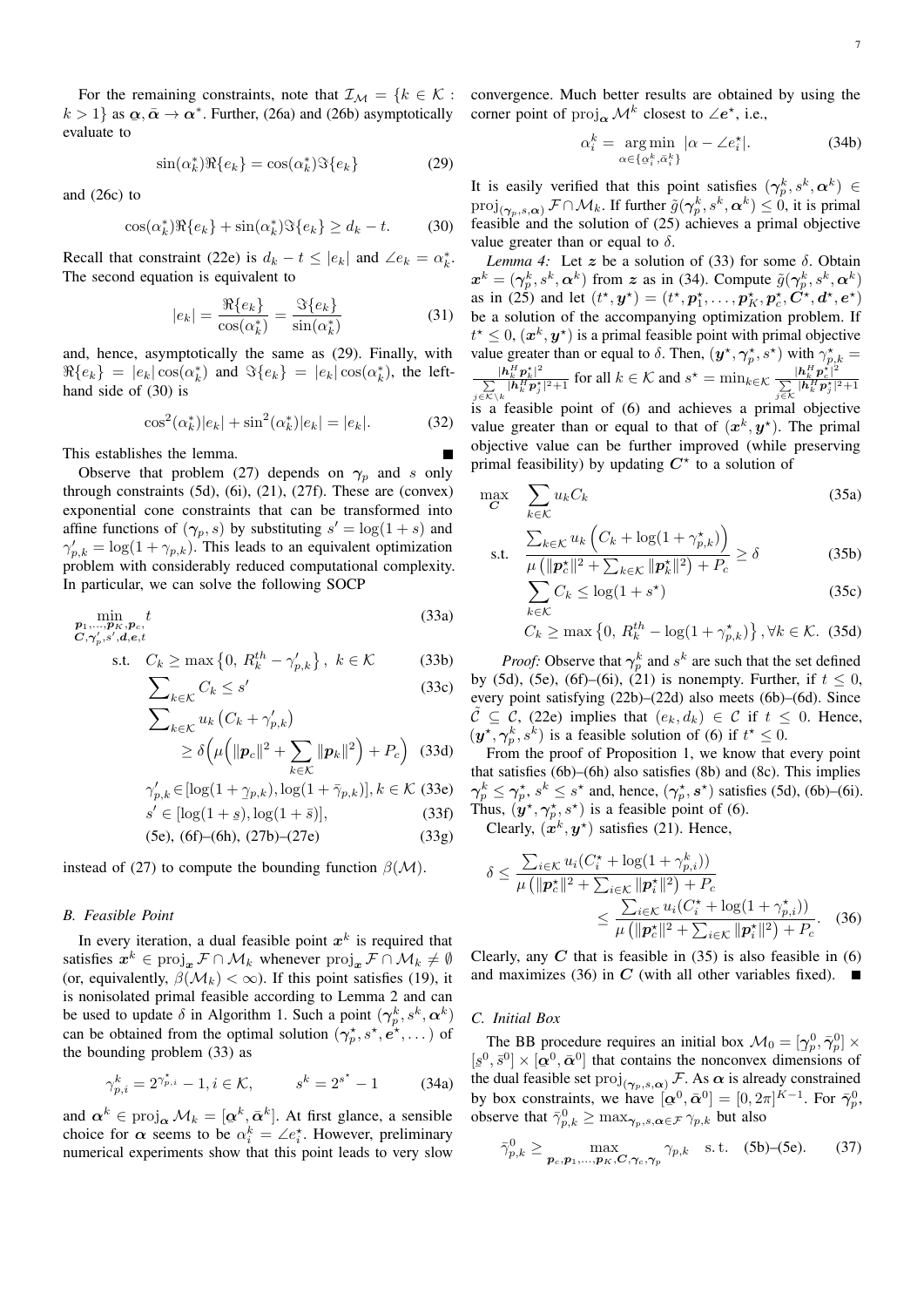This nonconvex optimization problem can be relaxed to

$$
\max_{\boldsymbol{p}_k} \ |\boldsymbol{h}_k^H \boldsymbol{p}_k|^2 \quad \text{s.t.} \quad \|\boldsymbol{p}_k\|^2 \leq P. \tag{38}
$$

The solution to (38) is  $p_k^* =$ √  $\overline{P}$  $\frac{h_k}{\|h_k\|}$  [53, §5.3.2] and, hence,  $\bar{\gamma}_{p,k}^0 = P \|\mathbf{h}_k\|^2$ . Likewise, the upper bound  $\bar{s}^0$  for s needs to satisfy

$$
\bar{s}^0 \geq \max_{\boldsymbol{p}_c} \ \min_{k \in \mathcal{K}} \ |\boldsymbol{h}_k^H \boldsymbol{p}_c|^2 \quad \text{s.t.} \ \ \|\boldsymbol{p}_c\|^2 \leq P. \tag{39}
$$

This is an NP-hard optimization problem as discussed in Section III. Exchanging maximum and minimum leads to the relaxed problem

$$
\bar{s}^{0} = \min_{k \in \mathcal{K}} \max_{\|\bm{p}_c\|^2 \leq P} |\bm{h}_k^H \bm{p}_c|^2 = \min_{k \in \mathcal{K}} P \|\bm{h}_k\|^2. \tag{40}
$$

An obvious lower bound on  $\gamma_p$  and s is 0. For  $\gamma_p$ , we can exploit the QoS constraints to obtain a possibly tighter initial box. Similar to the upper bound,  $\gamma_{p,k}$  needs to be less than or equal to the minimum of  $\gamma_{p,k}$  over (5b)–(5e). The optimal solution to this problem either meets (5d) with equality or is zero. In the first case, this is equivalent to

$$
\min_{\boldsymbol{p}_c, \boldsymbol{p}_1, ..., \boldsymbol{p}_K, \boldsymbol{C}} \quad 2^{R_k^{th} - C_k} - 1 \tag{41a}
$$

$$
\text{s.t.} \quad \sum_{k' \in \mathcal{K}} C_{k'} \le \log \left( 1 + \min_{k \in \mathcal{K}} \frac{|h_k^H p_c|^2}{\sum_{j \in \mathcal{K}} |h_k^H p_j|^2 + 1} \right) \tag{41b}
$$

$$
C \ge 0, \quad \|p_c\|^2 + \sum_{k \in \mathcal{K}} \|p_k\|^2 \le P. \tag{41c}
$$

Clearly, the optimal solution to this problem is equivalent to the solution of

$$
\max_{\boldsymbol{p}_c, \boldsymbol{p}_1, \dots, \boldsymbol{p}_K, \boldsymbol{C}} \quad \log \left( 1 + \min_{k \in \mathcal{K}} \frac{|\boldsymbol{h}_k^H \boldsymbol{p}_c|^2}{\sum\limits_{j \in \mathcal{K}} |\boldsymbol{h}_k^H \boldsymbol{p}_j|^2 + 1} \right) \tag{42a}
$$

s.t. 
$$
||\mathbf{p}_c||^2 + \sum_{k \in \mathcal{K}} ||\mathbf{p}_k||^2 \le P.
$$
 (42b)

The optimal choice for  $p_1, \ldots, p_K$  is 0. Optimizing over  $p_c$ is equivalent to (39). Thus, an upper bound to the optimal  $C_k$ is  $log(1 + \bar{s})$  and a lower bound on the optimal value of (41) is  $2^{\bar{R}_k^{th} - \log(1+\bar{s})} - 1$ . Hence,

$$
\gamma_{p,k} = \max\left\{0, \frac{2^{R_k^{th}}}{1+\bar{s}} - 1\right\}.
$$
 (43)

## *D. Reduction Procedure*

The convergence criterion (18) implies that the quality of the bound  $\beta(\mathcal{M})$  improves as the diameter of  $\mathcal M$  shrinks. Since tighter bounds lead to faster convergence, it is beneficial to reduce the size of  $M$  prior to bounding if possible at reasonable computational cost. It is important that such a reduced box  $\mathcal{M}' \subseteq \mathcal{M}$  still contains all solution candidates, i.e.,  $M \cap \tilde{\mathcal{F}} = \mathcal{M}' \cap \tilde{\mathcal{F}}$  or, equivalently,  $(\mathcal{M} \setminus \mathcal{M}') \cap \tilde{\mathcal{F}} = \emptyset$ , where  $\tilde{\mathcal{F}} = \text{proj}_{(\gamma_n, s, \alpha)} \mathcal{F}$ .

A suitable reduction is derived in the lemma below. Preliminary numerical experiments have shown that this procedure is essential to ensure convergence within reasonable time.

*Lemma 5:* Let  $\mathcal{M} = [\gamma_p, \bar{\gamma}_p] \times [s, \bar{s}] \times [\alpha, \bar{\alpha}], \mathcal{M}' =$  $[\gamma_p^{\prime}, \bar{\gamma}_p^{\prime}] \times [\underline{s}', \bar{s}'] \times [\alpha, \bar{\alpha}],$  and  $\tilde{\mathcal{F}} = \text{proj}_{(\gamma_p, s, \alpha)} \mathcal{F}$ . Then,  $\mathcal{M} \cap \tilde{\mathcal{F}} = \mathcal{M}' \cap \tilde{\mathcal{F}}$  if

$$
\gamma_{p,k} = \max\{\gamma_{p,k}, \gamma_{p,k}''\}
$$
  

$$
\bar{\gamma}_{p,k}' = \min\left\{\bar{\gamma}_{p,k}, \gamma_{k,p}' + \frac{\|\mathbf{h}_k\|^2}{\delta \mu}(U - \delta W')\right\}
$$
  

$$
\underline{s}' = \max\left\{\underline{s}, 2^{\max\left\{\frac{W\delta - U}{\max_{k \in K}\{u_k\}}, V\right\}}(1 + \bar{s}) - 1\right\}
$$
  

$$
\bar{s}' = \min\left\{\bar{s}, \underline{s}' + \frac{\min_k \|\mathbf{h}_k\|^2}{\delta \mu}(U - \delta W')\right\}
$$

with

$$
\gamma_{p,k}'' = \begin{cases} 2^{\max\{\frac{W\delta - U}{u_k}, V\}} (1 + \bar{\gamma}_{p,k}) - 1, & k \in \mathcal{I} \\ \max\{2^{\frac{W\delta - U}{u_k}} (1 + \bar{\gamma}_{p,k}), 2^{V + R_k^{th}} \} - 1, & k \notin \mathcal{I} \end{cases}
$$

and

$$
\mathcal{I} = \{k \in \mathcal{K} : R_k^{th} - \log(1 + \bar{\gamma}_{p,k}) > 0\}
$$
  
\n
$$
U = \max_{k \in \mathcal{K}} \{u_k\} \log(1 + \bar{s}) + \sum_{k \in \mathcal{K}} u_k \log(1 + \bar{\gamma}_{p,k})
$$
  
\n
$$
V = \sum_{k \in \mathcal{I}} (R_k^{th} - \log(1 + \bar{\gamma}_{p,k})) - \log(1 + \bar{s})
$$
  
\n
$$
W = \mu \left( \sup_k ||h_k||^{-2} + \sum_{k \in \mathcal{K}} \gamma_{p,k} ||h_k||^{-2} \right) + P_c
$$
  
\n
$$
W' = \mu \left( \sup_k ||h_k||^{-2} + \sum_{k \in \mathcal{K}} \gamma_{p,k} ||h_k||^{-2} \right) + P_c.
$$

*Proof:* Due to monotonicity, a necessary condition for  $M \cap \mathcal{F} \neq \emptyset$  is that (5d), (6i), (21) hold when evaluated at  $(\bar{\gamma}_p, \bar{s}, \bar{\boldsymbol{\alpha}})$ . For (21), this implies

$$
\max_{k \in \mathcal{K}} \sum_{k \in \mathcal{K}} u_k C_k + \sum_{k \in \mathcal{K}} u_k \log(1 + \bar{\gamma}_{p,k})
$$
\n(44a)

$$
\geq \delta \left( \mu \left( \|\boldsymbol{p}_c\|^2 + \sum_{k \in \mathcal{K}} \|\boldsymbol{p}_k\|^2 \right) + P_c \right) \tag{44b}
$$

$$
\geq \delta \min_{\boldsymbol{p}_c, \boldsymbol{p}_1, \dots, \boldsymbol{p}_K} \left\{ \mu \left( \|\boldsymbol{p}_c\|^2 + \sum_{k \in \mathcal{K}} \|\boldsymbol{p}_k\|^2 \right) + P_c \right\} \tag{44c}
$$

$$
\geq \delta \bigg( \mu \bigg( \min \| \boldsymbol{p}_c \|^2 + \sum_{k \in \mathcal{K}} \min \| \boldsymbol{p}_k \|^2 \bigg) + P_c \bigg) \quad (44d)
$$

where the minimum in (44c) and (44d) is such that  $\gamma_p \in \mathcal{M}$ , i.e., for all  $\kappa = 1, \ldots, K$ ,

$$
\min_{\boldsymbol{p}_c,\ldots,\boldsymbol{p}_K}\|\boldsymbol{p}_\kappa\|^2\quad\text{s.t.}\quad\forall k:\gamma_{\boldsymbol{p},k}\le\frac{|\boldsymbol{h}_k^H\boldsymbol{p}_k|^2}{\sum\limits_{j\in\mathcal{K}\backslash k}|\boldsymbol{h}_k^H\boldsymbol{p}_j|^2+1}\le\bar{\gamma}_{\boldsymbol{p},k}.
$$

This can be relaxed to

$$
\min_{\boldsymbol{p}_c,\dots,\boldsymbol{p}_K} \|\boldsymbol{p}_k\|^2 \quad \text{s.t.} \quad \gamma_{\boldsymbol{p},k} \le |\boldsymbol{h}_k^H \boldsymbol{p}_k|^2. \tag{45}
$$

After transforming (45) into a SOCP, an optimal solution can be readily obtained from the Karush-Kuhn-Tucker conditions as  $p_{\kappa}^{\star} = \sqrt{\frac{\mu_{\kappa}^{\star}}{2\pi}}$  $\frac{h_{\kappa}}{[\bar{p}_{\kappa}|\bar{h}_{\kappa}|^2]}$  with optimal value  $\frac{\gamma_{p,\kappa}}{\|\bar{h}_{\kappa}\|^2}$ . Likewise, a lower bound for  $||p_c||^2$  is obtained as  $\frac{||p_c||^2}{\min_k ||h_k||^2}$ . Combining this with (44) and (6i), we get the necessary condition  $U \geq W\delta$ .

Let  $\mathcal{M}'' = [\gamma_p', \bar{\gamma}_p] \times [\underline{s}', \bar{s}] \times [\alpha, \bar{\alpha}]$ . It follows from  $U \geq$  $W\delta$ , that every dual feasible  $\gamma_{p,\kappa}$  in *M* satisfies

$$
W\delta \le U - u_{\kappa} \log(1 + \bar{\gamma}_{p,\kappa}) + u_{\kappa} \log(1 + \gamma_{p,\kappa}). \tag{46}
$$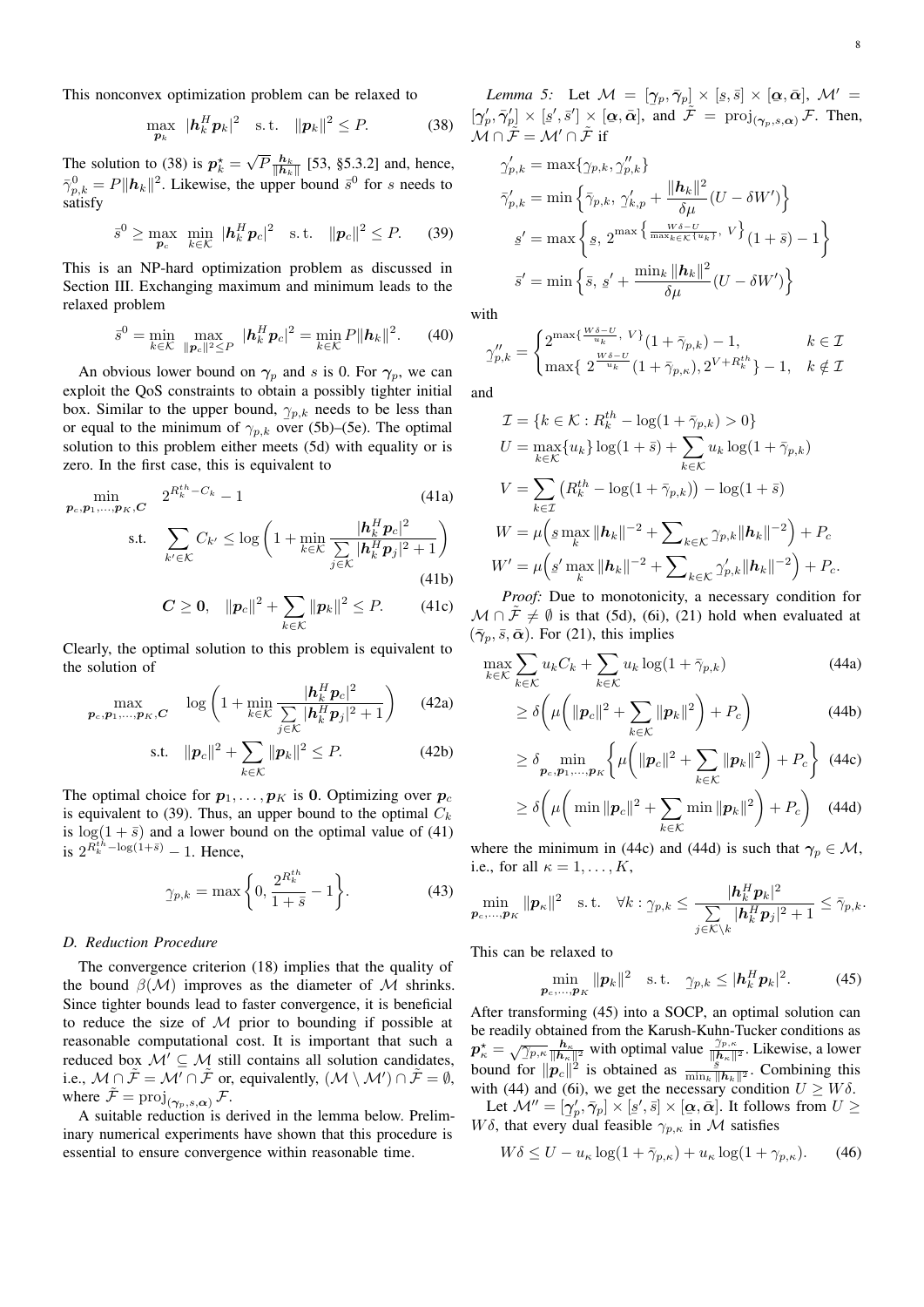This is equivalent to

$$
\gamma_{p,\kappa} \ge 2^{\frac{W\delta - U}{u_{\kappa}}} (1 + \bar{\gamma}_{p,\kappa}) - 1. \tag{47}
$$

Hence, every  $\gamma_{p,\kappa} \in \text{proj}_{\gamma_{p,\kappa}}(\mathcal{M} \cap \tilde{\mathcal{F}})$  needs to satisfy (47). From the initial remark, we further observe that (5d) and (6i) can only hold if  $V \leq 0$ . Thus, every  $\gamma_{p,\kappa} \in \mathcal{M} \cap \tilde{\mathcal{F}}$  with  $\kappa \in \mathcal{I}$ satisfies

$$
\log(1 + \gamma_{p,\kappa}) \ge V + \log(1 + \bar{\gamma}_{p,\kappa})
$$
\n(48)

$$
\Leftrightarrow \qquad \qquad \gamma_{p,\kappa} \ge 2^V (1 + \bar{\gamma}_{p,\kappa}) - 1,\tag{49}
$$

and every  $\gamma_{p,\kappa} \in \text{proj}_{\gamma_{p,\kappa}}(\mathcal{M} \cap \tilde{\mathcal{F}})$  with  $\kappa \notin \mathcal{I}$  satisfies

$$
\log(1 + \gamma_{p,\kappa}) \ge V + R_{\kappa}^{th} \tag{50}
$$

$$
\Leftrightarrow \qquad \qquad \gamma_{p,\kappa} \ge 2^{V + R_{\kappa}^{th}} - 1. \tag{51}
$$

This establishes  $\overline{a}$  $\gamma_p'$ . The lower bound  $s'$  for s is obtained analogously.

Further, every  $\gamma_{p,\kappa} \in \text{proj}_{\gamma_{p,\kappa}}(\mathcal{M}'' \cap \mathcal{F})$  satisfies

$$
\delta\left(W' + \frac{\mu}{\|\mathbf{h}_{\kappa}\|^2} \left(\gamma_{\kappa,p} - \gamma_{\kappa,p}'\right)\right) \le U \tag{52}
$$

$$
\Leftrightarrow \quad \gamma_{k,p} \le \gamma_{\kappa,p}' + \frac{\|\mathbf{h}_{\kappa}\|^2}{\delta \mu} (U - \delta W'). \tag{53}
$$

Similarly, every  $s \in \text{proj}_s(\mathcal{M}'' \cap \mathcal{F})$  satisfies

$$
\delta\Big(W' + \frac{\mu}{\min_{k} \|\mathbf{h}_{\kappa}\|^2} \left(s - s'\right)\Big) \le U \tag{54}
$$

$$
\Leftrightarrow \quad s \leq s' + \frac{\min_{k} \|\boldsymbol{h}_{\kappa}\|^{2}}{\delta \mu} (U - \delta W'). \tag{55}
$$

Hence, the upper bounds on  $\gamma_p$  and s can be reduced to  $\bar{\gamma}_p'$ and  $\bar{s}'$ , respectively.

*Corollary 2:* Let  $M$ ,  $\tilde{\mathcal{F}}$ ,  $U$ ,  $V$ , and  $W$  be as in Lemma 5. Then, M is infeasible, i.e.,  $\mathcal{M} \cap \mathcal{F} = \emptyset$ , if  $V > 0$  or  $U < W\delta$ .

*Proof:* From the proof of Lemma 5, we know that every  $\mathcal{M} \cap \mathcal{F} \neq \emptyset$  satisfies  $V \leq 0$  and  $U \geq W \delta$ .

## *E. Algorithm and Convergence*

The complete algorithm is stated in Algorithm 2. It is essentially a BRB procedure [48], [52] that solves the SIT dual of (6) and updates the constant  $\delta$  whenever a primal feasible point is encountered.

The algorithm is initialized in Step 0. The initial box  $\mathcal{M}_0$  is computed as discussed in Section IV-C. The set  $\mathcal{R}_k$  holds the current partition of the feasible set,  $\delta_k$  is the current best value adjusted by the tolerance  $\eta$ , and  $\bar{x}^k$  is the current best solution (CBS). If a primal feasible solution  $y^0$  is known, it can be used to hot start the algorithm where the variables  $\gamma_p^0$  and s are initialized from  $y^0$  as in Lemma 4. Observe that  $y^0$  needs to satisfy (6f) and (6g). In Step 1, the box most likely to contain a good feasible solution is selected as  $\mathcal{M}_k$  and bisected. The new boxes are stored in  $\mathcal{P}_k$  and reduced according to Lemma 5 in Step 2. The reduced boxes replace the original boxes in  $\mathscr{P}_k$ . In Step 3, bounds for each box in  $\mathcal{P}_k$  are computed, infeasibility is detected, and dual feasible points are obtained from the bounding problem (cf. Sections IV-A and IV-B). For each of these dual feasible points, primal feasibility is checked in Step 4. If true, a primal feasible point is recovered as established in

# Algorithm 2 SIT Algorithm for (6)

**Step 0 (Initialization)** Set  $\varepsilon, \eta > 0$ . Let  $k = 1$  and  $\mathcal{R}_0 = \{ \mathcal{M}_0 \}$ with  $\mathcal{M}_0$  as in Section IV-C. If an initial feasible solution  $y^0 = (p_c^0, \dots, p_K^0)$  is available, set  $\delta_0 = \eta + v(5)|_{y_0}$  and initialize  $\bar{x}^0 = (\gamma_p^0, s^0, \alpha^0)$  with (2),  $s^0 = \min_{i \in \mathcal{K}} \gamma_{c,i}^0$ , and  $\alpha_i^0 = \angle h_i^H \mathbf{p}_c^0$ ,  $i > 1$ . Otherwise, do not set  $\bar{\mathbf{x}}^0$  and choose  $\delta_0 = 0$ .

Step 1 (Branching) Let

$$
\mathcal{M}_k = [\mathbf{r}^k, \mathbf{s}^k] = \arg\min \{ \beta(\mathcal{M}) \, | \, \mathcal{M} \in \mathscr{R}_{k-1} \}.
$$

Bisect  $\mathcal{M}_k$  via  $(\boldsymbol{v}^k, j_k)$  where  $j_k \in \arg \max_j s_j^k - r_j^k$  and  $v^k = \frac{1}{2}(s^k + r^k)$  as in (17) and set  $\mathscr{P}_k = \{ \mathcal{M}^k_-, \mathcal{M}^k_+ \}.$ 

- **Step 2 (Reduction)** Replace each box  $\mathcal{M} \in \mathcal{P}_k$  with  $\mathcal{M}'$  as in Lemma 5.
- **Step 3 (Bounding)** For each reduced box  $M \in \mathcal{P}_k$ , perform a preliminary feasibility check with Corollary 2 and, if necessary, solve (33). If infeasible, set  $\beta(\mathcal{M}) = \infty$ . Otherwise, set  $\beta(\mathcal{M})$  to the optimal value of (33) and obtain a dual feasible point  $x(\mathcal{M})$  as in (34).
- Step 4 (Feasible Point) For each  $\mathcal{M} \in \mathcal{P}_k$ , if  $\beta(\mathcal{M}) \leq 0$ compute  $\tilde{g}(\mathbf{x}(\mathcal{M}))$  as in (25). If  $\tilde{g}(\mathbf{x}(\mathcal{M})) \leq 0$ ,  $\mathbf{x}(\mathcal{M})$  is primal feasible. Recover  $x'(\mathcal{M})$  from the solution of (25) with  $\gamma'_p$ , s' as in Lemma 4 and  $\alpha'_i = \angle e_i^*$ ,  $i > 1$ , with e ∗ as in Lemma 4. Compute the primal objective value  $f(\mathcal{M}) = \sum_{j \in \mathcal{K}} u_k(\tilde{C}_j^* + \log(1 + \gamma'_{p,j}))$ , where  $\tilde{C}^*$  is the optimal solution of (35). If  $\beta(\mathcal{M}) > 0$  or  $\tilde{g}(\boldsymbol{x}(\mathcal{M})) > 0$ , set  $f(\mathcal{M}) = -\infty$ .
- Step 5 (Incumbent) Let  $\mathcal{M}' \in \arg \max \{ f(\mathcal{M}) : \mathcal{M} \in \mathcal{P}_k \}.$ If  $f(\mathcal{M}') > \delta_{k-1} - \eta$ , set  $\bar{x}^k = x'(\mathcal{M}')$  and  $\delta_k =$  $f(\mathcal{M}') + \eta$ . Otherwise, set  $\bar{\mathbf{x}}^k = \bar{\mathbf{x}}^{k-1}$  and  $\delta_k = \delta_{k-1}$ .
- **Step 6 (Pruning)** Delete every  $\mathcal{M} \in \mathcal{P}_k$  with  $\beta(\mathcal{M}) > -\varepsilon$ . Let  $\mathscr{P}'_k$  be the collection of remaining sets and set  $\mathscr{R}_k =$  $\mathscr{P}_{k}^{\prime}\cup(\mathscr{R}_{k-1}\setminus\{\mathcal{M}_{k}\}).$
- **Step 7 (Termination)** Terminate if  $\mathcal{R} = \emptyset$ : If  $\bar{\mathbf{x}}^k$  is not set, then (6) is  $\varepsilon$ -essential infeasible; else  $\bar{x}^k$  is an essential  $(\varepsilon, \eta)$ optimal solution of (6). Otherwise, update  $k \leftarrow k + 1$  and return to Step 1.

Lemma 4 and the corresponding primal objective value is computed. Should any of these feasible points achieve a higher objective value than the CBS, the CBS and  $\delta_k$  are updated in Step 5. Boxes that cannot contain primal  $\varepsilon$ -essential feasible solutions are pruned in Step 6. If the partition  $\mathcal{R}_k$  contains undecided boxes, the algorithm is continued in Step 7.

Convergence of the algorithm follows from the previous discussion and is formally established next.

*Theorem 1:* Algorithm 2 converges in finitely many steps to the  $(\varepsilon, \eta)$ -optimal solution of (6) or establishes that no such solution exists.

*Proof:* Lemma 5 ensures that no feasible solution candidates with objective values greater than  $\delta_k$  are lost in Step 2. The bisection in Step 1 in exhaustive [52, Cor. 6.2]. Hence,  $\max_{\mathbf{x}, \mathbf{y} \in \mathcal{M}_k} ||\mathbf{x} - \mathbf{y}|| \to 0$  as  $k \to \infty$ . Then, by virtue of Lemma 3 and the observation that (27) and (33) are equivalent, Step 3 satisfies the convergence criterion in Lemma 2. Lemma 4 establishes that the point in Step 4 is primal feasible and suitable with respect to Lemma 3. It follows that, for fixed  $\delta_k$ , after a finite number of iterations, either a primal feasible point is found or all boxes are pruned in Step 6 and the algorithm is terminated in Step 7. Hence, from Lemma 1,  $\delta_k$ is, upon termination, either a  $(\varepsilon, \eta)$ -optimal solution of (6) or, if  $\delta_k$  was not set with some primal feasible point, the problem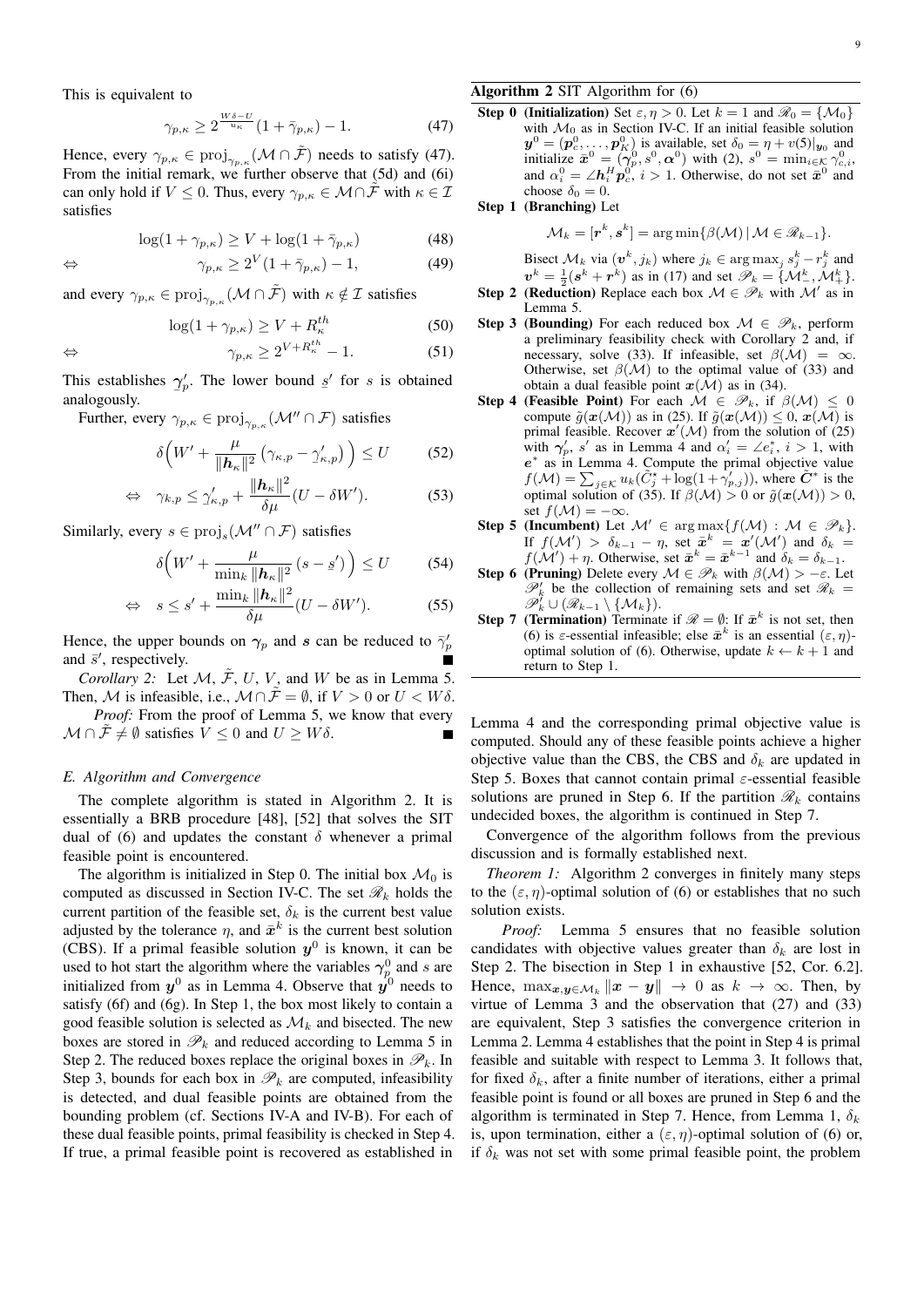is  $\varepsilon$ -essential infeasible.

It is established in [47, App. C] that updating  $\delta_k$  with encountered primal feasible points does not invalidate the bounds in  $\mathcal{R}_k$ . Hence, restarting the procedure upon updating  $\delta_k$ in Step 4 is not necessary to ensure correct convergence. Finally, observe that the primal objective is bounded above by the global optimum and below by zero. Hence, the initialization of  $\delta_0$  in Step 0 is valid. Moreover, the sequence  $\{\delta_k\}_k$  converges to a value between  $v(6)$  and  $v(6) + \eta$ . For  $\eta > 0$ , this sequence is clearly finite.

## V. NUMERICAL EVALUATION

In this section, we employ the developed algorithm to compare RSMA with MU-LP and NOMA in terms of achievable rate region, maximum sum rate and EE. Further, the performance of first-order optimal solution methods for these problems is measured against the global solution and some numerical properties of Algorithm 2 are examined.

## *A. System Performance*

Consider a BS with  $M = 2$  transmit antennas that serves  $K = 2$  single antenna users on the same spectrum as described in Section II. We employ Algorithm 2 to solve the beamforming problem (5) for RSMA and its special cases MU-LP and 2-user NOMA. The goal of the experiments in this subsection is to evaluate the performance gap between these schemes based on the strong optimality guarantees provided by Algorithm 2. In addition, we also obtain beamforming solutions using stateof-the-art first-order optimal algorithms and compare them to the results of Algorithm 2. This will give an indication of the usability of those faster algorithms for practical system evaluation.

The channels of user  $k$  are chosen randomly using circularly symmetric complex Gaussian distribution with zero mean and variance  $\sigma_k^2$ . A set of 100 independent and identically distributed (i.i.d.) feasible channel realizations is generated for each simulation separately. Computation time and memory consumption per problem instance were limited. This leads to results being averaged over less than 100 samples per simulation. Two different channel statistics are considered: one where both users' channels are generated with equal variances and one with roughly 10 dB disparity in the variances.

*1) Rate Region:* We start with the achievable rate region for RSMA, MU-LP and NOMA. The boundary points for each strategy are calculated by setting  $R_k^{th} = 0$  and  $u_1 = 1$ in (3). Following [54], we vary the weight  $u_2 \in \{10^x | x =$  $-3, -1, -0.95, -0.8, \cdots, 0.95, 1, 3$ . The resulting rate region is obtained from the convex hull over the computed boundary points. Results for a SNR of 20 dB are displayed in Fig. 2. Figure 2a was averaged over 63 channel realizations, while Fig. 2b was obtained from 61 realizations. It can be observed that the achievable rate region of RSMA is strictly larger than that of MU-LP and NOMA. In case of equal channel statistics, MU-LP also strictly outperforms NOMA, while in the case with disparate statistics neither MU-LP nor NOMA is superior to the other. However, as RSMA includes both strategies as special cases and allows arbitrary combinations of them, its



Fig. 2. Achievable rate regions for RSMA, MU-LP and NOMA at an SNR of 20 dB. Colored lines are globally optimal results obtained from Algorithm 2 and dashed lines are the corresponding results from a WMMSE algorithm.



Fig. 3. Maximum achievable sum rate for RSMA, MU-LP and NOMA with increasing QoS constraints (see text for details). Colored lines are globally optimal results obtained from Algorithm 2 and dashed lines are the corresponding results from a WMMSE algorithm.

rate region is strictly larger. These observations are in line with previous evaluations [3] but are scientifically more reliable since they rely on proven globally optimal solutions to (5).

The first-order optimal solutions are computed using the WMMSE algorithm from [3] for RSMA and NOMA, and MU-LP. For each parameter combination, a single initialization was used. In particular, the common and private stream precoders are initialized using SVD and maximum ratio transmission, respectively, as in [10]. The results are displayed as black dashed lines. While the WMMSE algorithm does not always achieve the optimal solution, as can be seen in the MU-LP performance in Fig. 2b, its solution is sufficiently close to the true solution to allow drawing conclusions based on the results. Moreover, the obtained solution is well suited for practical system design.

*2) Sum Rate Maximization:* We maximize the sum rate under QoS constraints, i.e., we solve (3) with  $u_k = 1$ ,  $k = 1, 2$ . A SNR range from 5 dB to 30 dB with 5 dB increments is considered. The corresponding QoS constraints  $R_k^{th}$  are chosen as 0.1, 0.2, 0.4, 0.6, 0.8, and 1 (all in bpcu), respectively. The results are displayed in Fig. 3. Both plots were obtained by averaging over 90 i.i.d. channel realizations. The same observations as before hold true: RSMA outperforms MU-LP and NOMA in both cases, while there is not a clearly superior strategy when comparing MU-LP and NOMA. Again, the WMMSE algorithm performs quite well compared to the global solution and appears to be a good practical choice.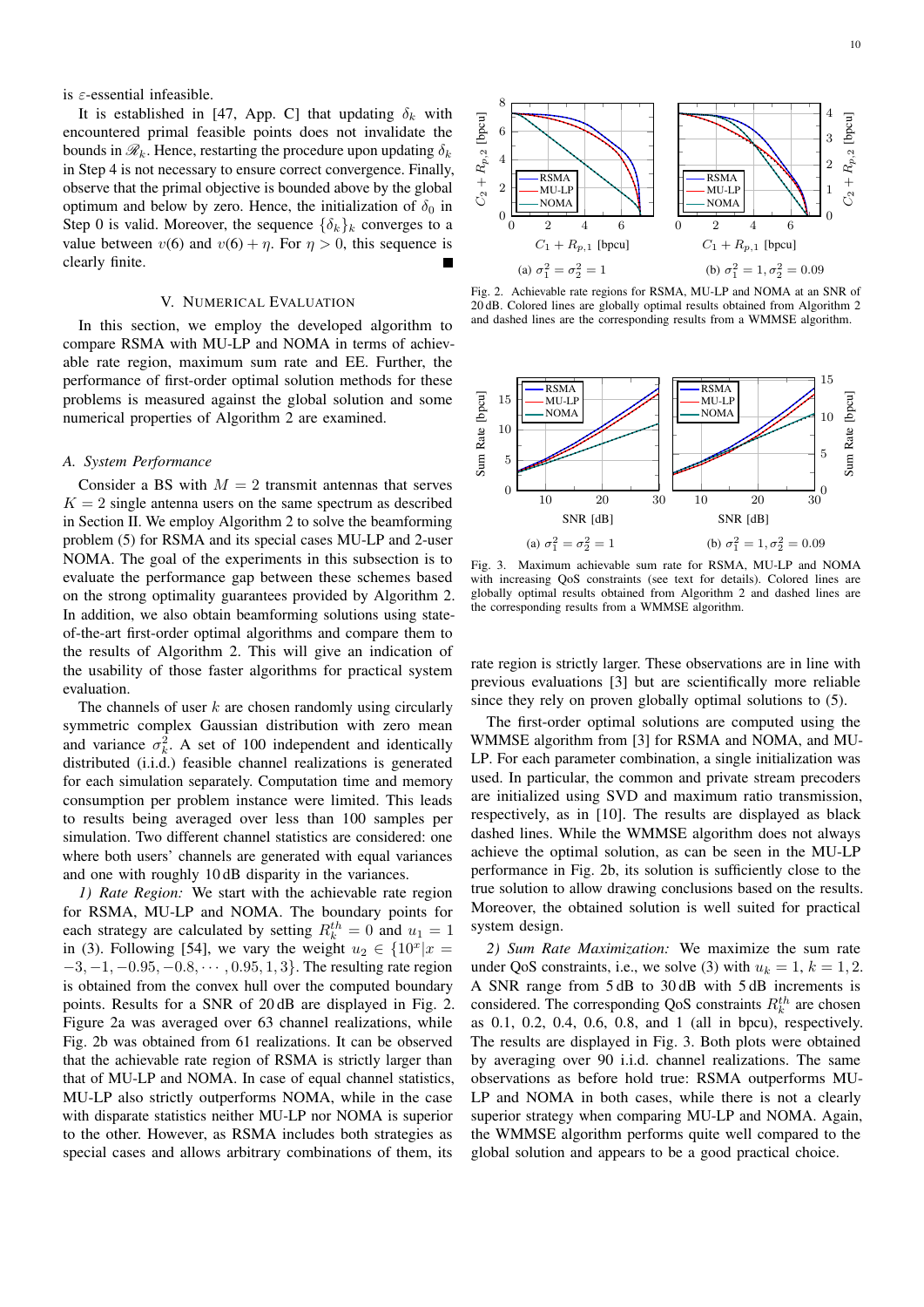

Fig. 4. Energy efficiency of RSMA, MU-LP and NOMA with  $R_k^{th} = 1$  bpcu. Colored lines are globally optimal results obtained from Algorithm 2 and dashed lines are the corresponding results from an SCA algorithm.

*3) Energy Efficiency:* The third problem type supported by Algorithm 2 is EE maximization. We solve problem (4) for maximum transmit powers ranging from 4 dBm to 30 dBm in steps of 2 dBm, with power amplifier inefficiency  $\mu = 0.35$  and static circuit power consumption  $P_c = MP_{\text{dyn}} + P_{\text{sta}}$ , where M is the number of transmit antennas,  $P_{\text{dyn}} = 27 \text{ dBm}$ , and  $P_{sta} = 1$  mW. Potentially suboptimal solutions are computed with the SCA approach [55] as in [12] for RSMA, NOMA, and MU-LP. Again a single initialization per parameter combination is used, following the same methodology as in [12]. Results are shown in Figs. 4a and 4b and were obtained by averaging over 29 and 32 i.i.d. channel realizations, respectively. The results follow the usual shape of EE maximization, where the EE first increases and then saturates at some point. Interestingly, while RSMA clearly outperforms the other two schemes, MU-LP has always higher EE than NOMA when the transmit power budget is large enough, while for constrained transmit powers, NOMA has slightly higher efficiency than MU-LP. As before, the first-order optimal results, this time obtained with SCA, are very close to the globally optimal solution and we can conclude that in most cases such an algorithm will be sufficient for performance analysis.

## *B. Numerical Performance*

We have evaluated Algorithm 2 and two state-of-the-art first-order optimal methods in a real world setting. The key observation is that the WMMSE and SCA methods without proven convergence to the global solution perform very well and, on average, are virtually equal to the globally optimal solution. In this subsection, we first take a closer look at the numerical accuracy of the first-order optimal methods and then study the numerical stability of Algorithm 2.

*1) Numerical Accuracy:* The results in Section V-A were obtained from Algorithm 2 with tolerances  $\eta = 0.02$  and  $\varepsilon = 10^{-7}$ . The numerical tolerances of the first-order optimal methods were chosen small enough not be relevant. Figure 5 shows the empirical cumulative distribution function (CDF) of the difference between the globally optimal solution and the first-order optimal solution computed for the analyses in Section V-A with both metrics, WSR and EE. Accordingly, a total of 11 520 computed data points for RSMA, 12 600 points for MU-LP and 24 880 for NOMA form the basis of Fig. 5.



Fig. 5. Empirical CDF of the difference between the optimal values returned by Algorithm 2 and the first-order optimal baseline algorithm, where  $f(\bar{x})$ is the optimal value returned by Algorithm 2 and  $f(\tilde{x})$  is the corresponding objective value for the solution returned by the first-order optimal solver.

A negative value indicates that the solution of Algorithm 2 achieves a larger objective value than that computed by the WMMSE or SCA approach. Instead, a positive value indicates that the first-order optimal solution is better than the one obtained by Algorithm 2. Recalling the definition of  $\eta$ -optimality in (12), it is apparent that this is not an unexpected outcome.

There exists a small amount of solutions returned by Algorithm 2 that is not within an  $\eta$ -region around the global optimal solution. This is indicated by a deviation of more than  $\eta$  from the first-order optimal solution. In particular, this affects 98 of the RSMA solutions (0.85 %), 40 of the NOMA solutions (0.16 %), and none of the MU-LP solutions. The reason for this is the tightening of nonconvex constraints necessary for the SIT approach. Reducing the size of  $\varepsilon$  will resolve this numerical issue but also leads to slower convergence. The fact that the MU-LP solutions are unaffected indicates that the likely reason is in the tightening of (6d)–(6f).

*2) Numerical Stability:* Finally, we evaluate the numerical stability of Algorithm 2 in comparison to conventional BB based methods. We focus on multiple unicast beamforming, i.e., where  $p_c = 0$ , as this special case of the more general problem is already quite difficult to solve with BB. As baseline comparison, we implemented two methods. The first is a straightforward BB solution of (6) with  $p_c = 0$  as published in [39], [40]. We denote this algorithm as "BB" in the results. The bounding problem in this algorithm is often difficult to solve for state-of-the-art convex solvers (e.g., Mosek [49]) since the feasible region can become extremely small. Following [39, §2.2.2], the feasible set can be relaxed such that the bounding problem always has good numerical properties. Interestingly, the resulting problem is similar to the SIT bounding problem in Section IV-A. The downside of this approach is that feasible point acquisition for the BB procedure becomes much harder. We denote this algorithm as "BB2".

The numerical evaluation is based on 100 random i.i.d. channel realizations. We solved (5) for  $u_k = 1$ ,  $p_c = 0$ ,  $\mu = 0, P_c = 0, R_k^{th} = 0, \frac{P}{dB} = -10, -5, \dots, 20, \text{ and } K =$  $M \in \{2, 3, 4\}$ . This results in 700 problem instances per K.

For  $K = 2$ , BB2 stalled in 364 problem instances, while the other algorithms solved all problems. For  $K = 3$ , BB2 stalled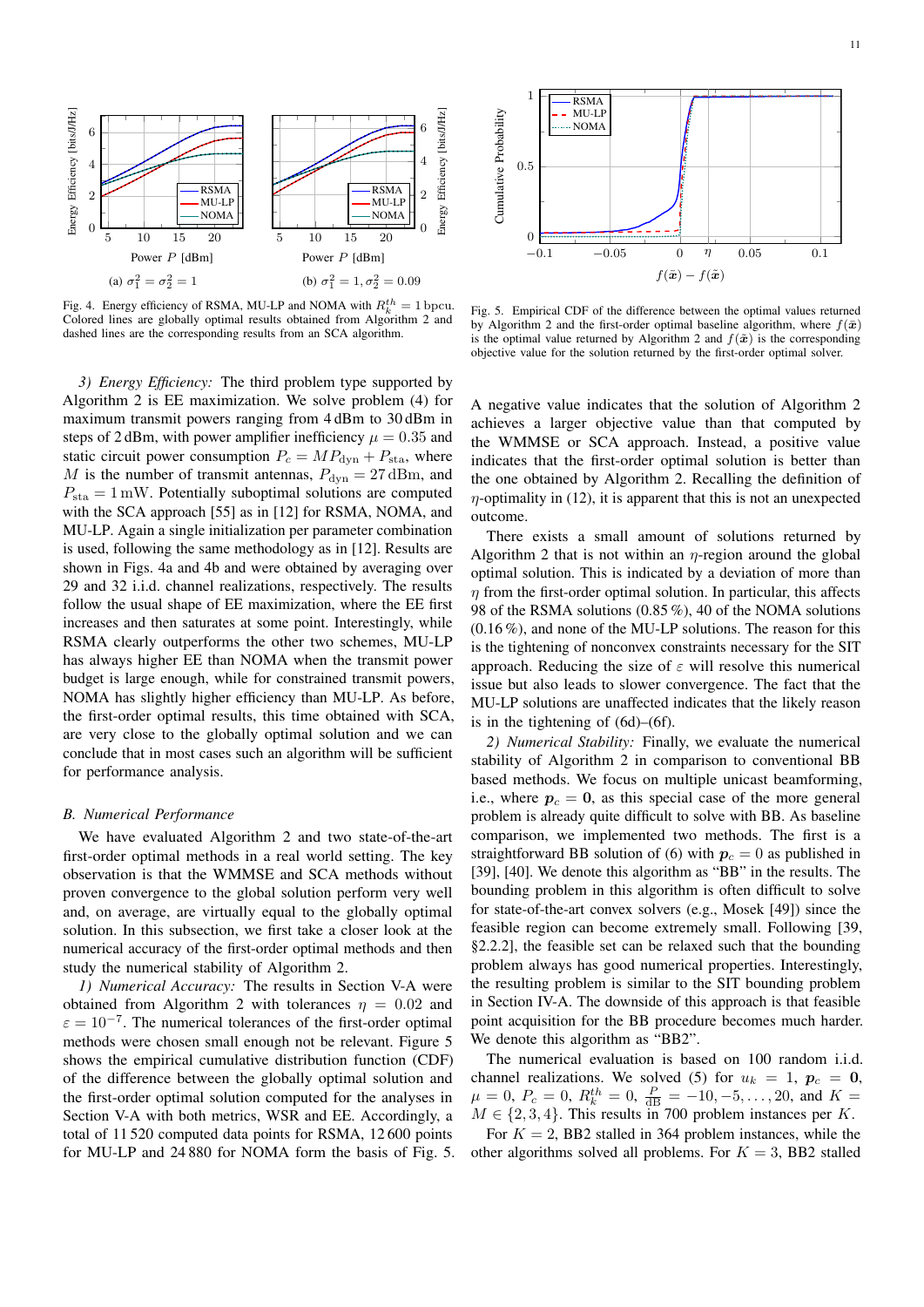TABLE II MEAN / MEDIAN RUN TIMES TO OBTAIN THE OPTIMAL SOLUTION. INSTANCES WHERE NOT ALL ALGORITHMS CONVERGED ARE IGNORED.

|                                    | $K=2$                                                           | $K=3$                                                          | $K=4$                                  |
|------------------------------------|-----------------------------------------------------------------|----------------------------------------------------------------|----------------------------------------|
| Alg. $2$<br>BB.<br>B <sub>R2</sub> | $0.175$ s $/$ 0.099 s<br>0.173 s / 0.091 s<br>42.41 s / 2.380 s | 4.579 s / 1.959 s<br>$7.605$ s $/2.606$ s<br>158.5 s / 12.42 s | 334.8 s / 126.3 s<br>704.1 s / 265.8 s |

in 146 instances and BB failed 13 times due to numerical problems of the convex solver. Finally, for  $K = 4$ , BB did not solve a single problem instance due to numerical issues and BB2 stalled in 27 instances. Moreover, Algorithm 2 and BB2 did not solve the problem within 60 minutes in 4 and 60 instances, respectively. Average computation times on a single core of an Intel Cascade Lake Platinum 9242 CPU are reported in Table II. It can be observed that the proposed Algorithm 2 is more efficient than the two baseline algorithms especially when more users are in the system. Moreover, the joint beamforming problem, i.e., with  $p_c \neq 0$ , was solved by Algorithm 2 for  $K = 2$  with mean and median run times of 942 s and 2786 s. However, 23 instances were not solved within 12 hours and in the simulations presented in Section V-A, we observed some parameter combinations with very slow convergence speed, especially in EE maximization problems.

As a final note, observe from the discussion in Section IV that the complexity scales with  $O(\exp(2K))$  in the number of users and polynomially in the number of antennas M. Hence, no noticeable changes in the reported run times are to be expected by varying M.

## VI. CONCLUSIONS

We have developed a globally optimal beamforming algorithm for WSR and EE maximization in MISO downlink systems with RSMA. The algorithm exhibits finite convergence and is the first method to solve this optimization problem. It is also the first beamforming algorithm based on the SIT-BB approach. Two user NOMA and MU-LP beamforming are incorporated as special cases. We have shown numerically that the proposed algorithm outperforms state-of-the-art globally optimal beamforming algorithms for the MU-LP problem, both in terms of numerical stability and practical convergence speed. Extensive numerical experiments establish that contemporary suboptimal solution methods for RSMA beamforming often obtain a solution very close to the global optimum. In particular, there is virtually no difference between the suboptimal solution and the true optimum when evaluating the average performance over a large number of channel realizations. Hence, this paper establishes that WMMSE and SCA-based methods are suitable choices for such performance comparisons. This effectively strengthens the results of many earlier studies in this area, as it retrospectively validates the numerical approach taken to compare the performance of RSMA against NOMA and MU-LP.

## APPENDIX A PROOF OF PROPOSITION 1

Let  $(x^*, \gamma_c^*)$  be a solution of (5) and set  $s^* = \min_k \gamma_{c,k}^*$ . Constraints (5d) and (5e) are part of both problems. Constraint (5c) is equivalent to

$$
\sum_{k \in \mathcal{K}} C_k \le \log(1 + \min_{k \in \mathcal{K}} \gamma_{c,k}).\tag{56}
$$

Since  $(x^*, \gamma_c^*)$  satisfies (56),  $(x^*, s^*)$  satisfies (6i). Finally, (6c) is a relaxed version of (5b) and (6d) is equivalent to the definition of  $s^*$ .

For the converse, let  $(x^*, s^*)$  be a solution of (6) and set  $\gamma_{c,k}^\star = \frac{|\bm{h}_k^H\bm{p}_c^\star|^2}{\sum_{c\in\mathcal{K}}|\bm{h}_c^H\bm{p}_c^\star|}$  $\frac{|n_k p_c|}{\sum_{j \in \mathcal{K}} |h_k^H p_j^*|^2 + 1}$  for all  $k \in \mathcal{K}$ . Since the objective is increasing in  $\gamma_p$ , constraint (8b) is always active in the optimal solution if  $u_k > 0$ . Otherwise, i.e., for  $u_k = 0$ , relaxing (5b) does not relax (5d). Hence, (8b) is equivalent to the  $\gamma_{p,k}$  part of (5b) (and the  $\gamma_{c,k}$  part is satisfied by definition). Constraint (5c) is equivalent to (56). With an auxiliary variable  $s = \min_k \gamma_{c,k}$ , the right-hand side (RHS) of (56) can be replaced by  $log(1+s)$ . Due to monotonicity, the relaxed version  $s \leq \min_k \gamma_{c,k}$  is active in the optimal solution. Observing that (8c) is the smooth variant of this constraint completes this part of the proof.

For the last part of the proposition, it suffices to show that every solution of (6) solves (8). Observe that (8b) is equivalent to

$$
\sqrt{\gamma_{p,k}} \left( \sum_{j \in \mathcal{K} \setminus k} |\boldsymbol{h}_k^H \boldsymbol{p}_j|^2 + 1 \right)^{1/2} \leq |\boldsymbol{h}_k^H \boldsymbol{p}_k| \qquad (57)
$$

and that the solution is invariant to rotations of  $p_k$ ,  $k \in \mathcal{K}$ , i.e., if  $p_k^*$  solves (8), then  $p_k^* e^{j\phi}$  also solves (8) for all real-valued  $\phi$  [44]. Hence, constraint (6f) can be added to (8) without reducing the optimal value. Then, (57) is equivalent to (6b).

Similarly, (8c) is equivalent to

$$
\sqrt{s}\left(\sum_{j\in\mathcal{K}}|\boldsymbol{h}_1^H\boldsymbol{p}_j|^2+1\right)^{1/2}\leq|\boldsymbol{h}_k^H\boldsymbol{p}_c|\qquad(58)
$$

for all  $k \in \mathcal{K}$  and the solution is invariant to rotations in  $p_c$ . However, except for degenerate cases, only one RHS of (58) can be made real-valued. Without loss of generality, this is done for  $k = 1$  by adding (6g) to (8). For the remaining  $k - 1$ constraints, introduce auxiliary variables  $d_k = |\mathbf{h}_k^H \mathbf{p}_c|$  and observe that relaxing  $0 \leq d_k \leq |\mathbf{h}_k^H \mathbf{p}_c|$  does not decrease the optimal value of (8). However, it also does not increase the optimal value since it is increasing in  $s$  and, hence, also increasing in  $d_k$ . Finally, introducing the constraint  $e_k = \mathbf{h}_k^H \mathbf{p}_c$ results in (6).

#### **REFERENCES**

- [1] B. Matthiesen, Y. Mao, P. Popovski, and B. Clerckx, "Globally optimal beamforming for rate splitting multiple access," in *Proc. Int. Conf. Acoust., Speech, Signal Process. (ICASSP)*, Toronto, Canada, Jun. 2021.
- [2] B. Clerckx, H. Joudeh, C. Hao, M. Dai, and B. Rassouli, "Rate splitting for MIMO wireless networks: A promising PHY-layer strategy for LTE evolution," *IEEE Commun. Mag.*, vol. 54, no. 5, pp. 98–105, May 2016.
- [3] Y. Mao, B. Clerckx, and V. O. K. Li, "Rate-splitting multiple access for downlink communication systems: bridging, generalizing, and outperforming SDMA and NOMA," *EURASIP J. Wireless Commun. Netw.*, vol. 2018, no. 1, p. 133, May 2018.
- [4] Y. Mao and B. Clerckx, "Beyond dirty paper coding for multi-antenna broadcast channel with partial CSIT: A rate-splitting approach," *IEEE Trans. Commun.*, vol. 68, no. 11, pp. 6775–6791, Nov. 2020.